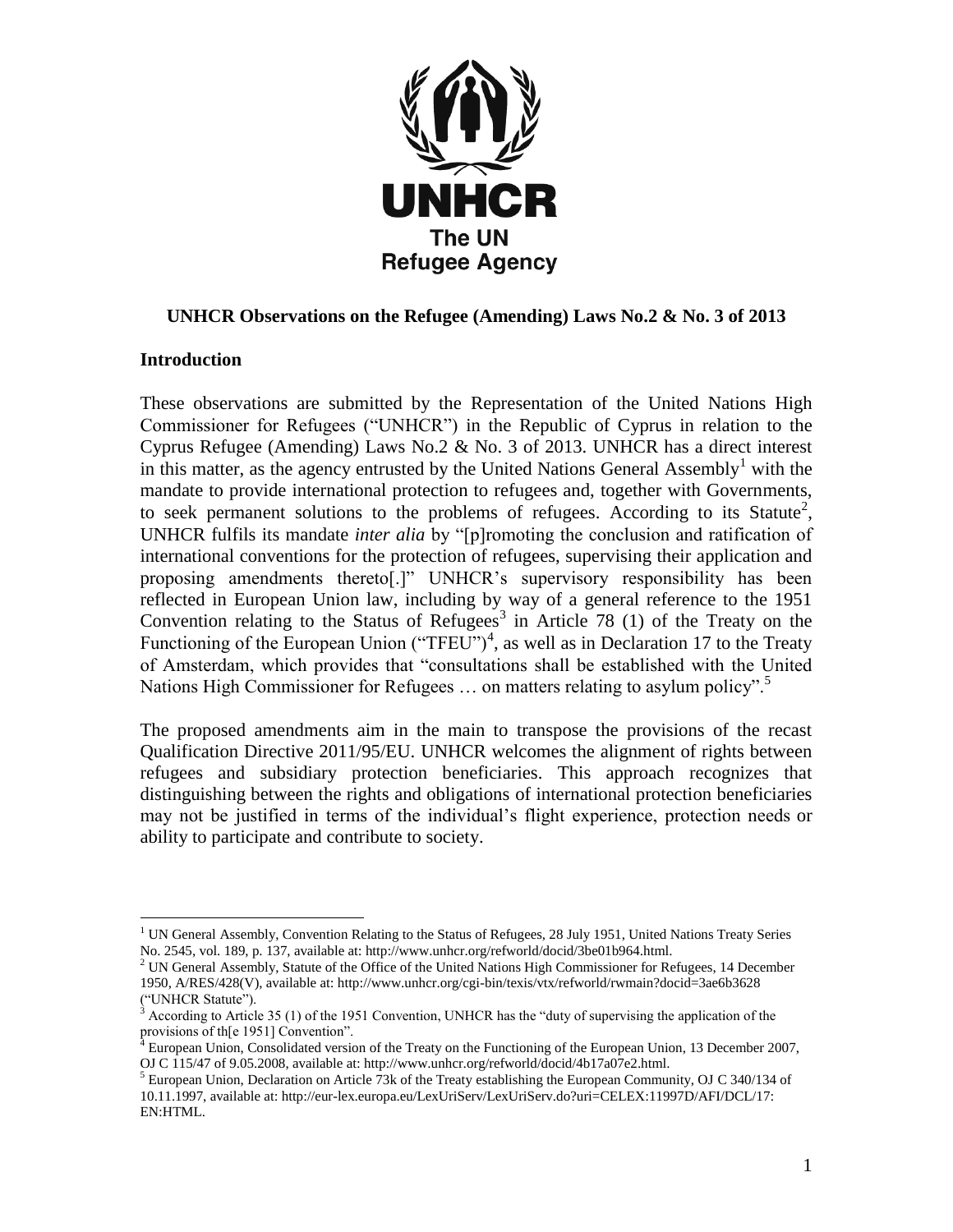Despite the approximation of rights between refugees and subsidiary protection beneficiaries, the proposed amendments aim at excluding beneficiaries of subsidiary protection status from the right to family reunification. Moreover, the proposed amendments intend to restrict family reunification rights of refugees to the absolute minimum, with the adoption of most of the optional provisions of the Family Reunification Directive which derogate from the general standards. UNHCR expresses its concern over the deprivation of this right for subsidiary protection beneficiaries and its restriction for beneficiaries of refugee status, ten years after the initial transposition and implementation of the Family Reunification Directive. Following separation caused by forced displacement, such as from persecution and war, family reunification is often the only way to ensure respect for a refugee"s right to family unity. At the moment of flight, persons have to make difficult decisions about leaving their family behind to find safety in another country, but are forced to leave often without ensuring or knowing if their families are safe. Separation of family members during forced displacement and flight can have devastating consequences on peoples" well-being and ability to rebuild their lives. Restoring families can ease the sense of loss that accompanies many refugees who, in addition to family, have lost their country, network and life as they knew it.

The following are UNHCR"s Observations on the proposed amendments to the Cyprus Refugee Law, in a numerical order:

### *Refugee Amending Law No. 2 of 2013:*

#### **Proposed amendment to Section 2: Definitions**

**"Unaccompanied minor":** The proposed definition is inconsistent with the term envisaged in Article 2 (l) of the recast EU Qualification Directive of 2011 (2011/95/EU), which, per the Explanatory Memorandum, the Draft Amending Law No. 2 aims to transpose. The proposed new definition makes reference to an unaccompanied child being considered the child who is not accompanied by an adult responsible *by law or custom*, as opposed to Article 2(l) of the recast Qualification Directive, which refers to an adult responsible for the child *by law or by the practice of the Member State concerned.* 

Although the two definitions appear to be similar, there are significant implications by virtue of a vague reference to "custom" which may leave children at risk. A child may indeed arrive accompanied by an adult, who, however, may be ill-equipped to be "responsible" for the child, or may even be a trafficker bringing the child to a third country for the purposes of exploitation. The Immigration Police officers, who would, under Section 10 of the Cyprus Refugee Law, be called to define whether a child should be considered "unaccompanied" or "accompanied" by an adult responsible for him or her, and subsequently refer the unaccompanied child to the Asylum Service to be placed under the care of the Social Welfare Services, need to be guided and indeed be bound by the relevant law of Cyprus in making this determination.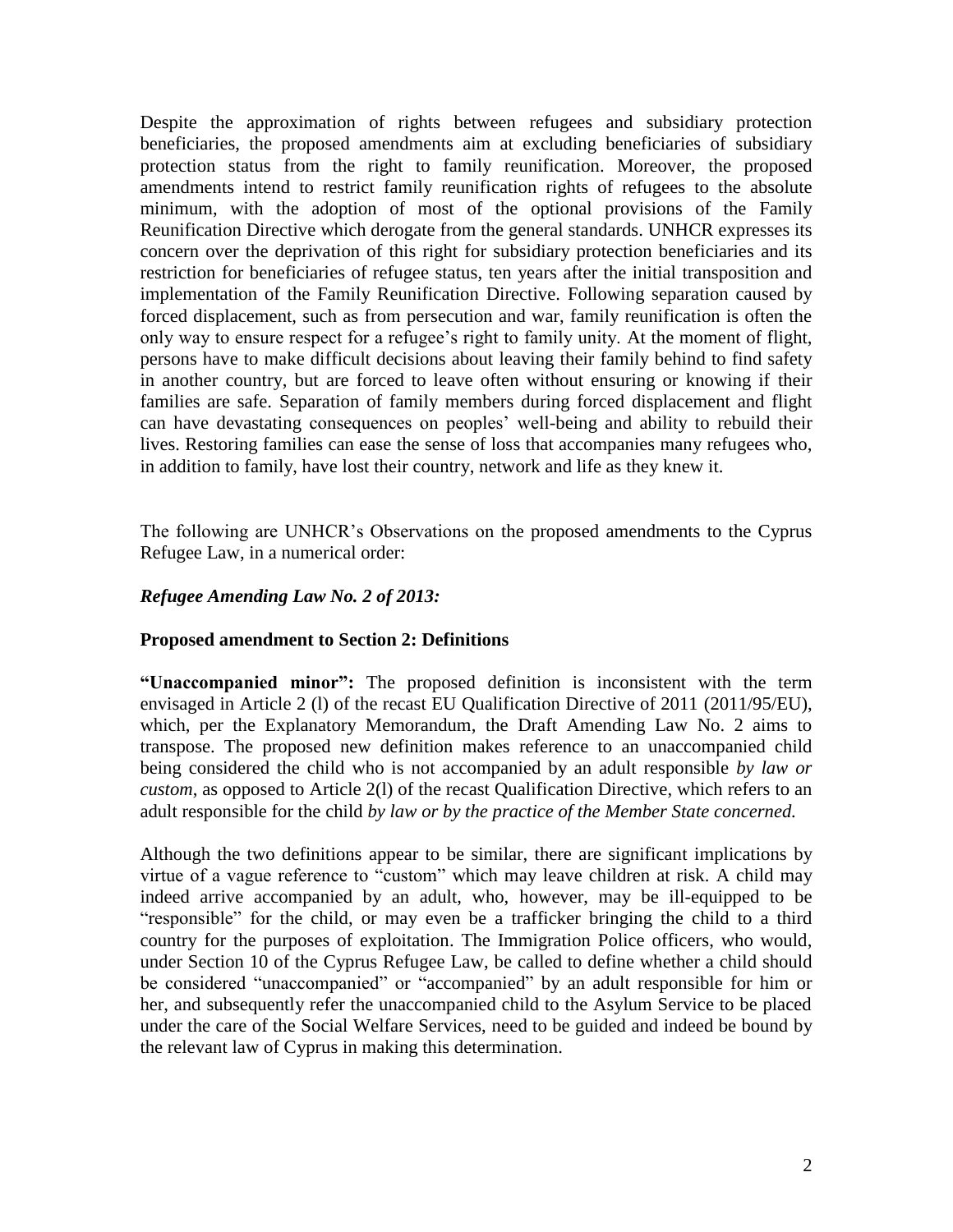The Children"s Act, CAP 352, provides that a child is considered as in need to be placed under welfare care, when "… (a) he has neither parent nor guardian or has been and remains abandoned by his parents or guardian or is lost<sup>6</sup> and defines as "guardian<sup>7</sup>" a person appointed by a will or by order of a Court of competent jurisdiction to be guardian of a child. A reference to an adult responsible for a child by custom would be incompatible with these provisions of the Children"s Act. The new definition of an "unaccompanied child", contained in the recast Qualification Directive, purposefully abolishes the reference to "custom" and replaces it with the reference to the law or practice of the Member State, aiming at bringing clarity to the parameters within which a child shall be determined to be unaccompanied $8$ . To ensure consistency and harmonisation, this new definition is repeated in all recast asylum instruments<sup>9</sup>.

**Recommendation:** UNHCR recommends that the proposed definition be amended to reflect the wording of Article 2 (l) of the recast Qualification Directive.

**"Family members":** The proposed new definition of Section 2 does not reflect accurately the relevant definition contained in Article 2 (j) of the recast Qualification Directive, insofar as *(i)* it does not refer to its relevance to the application for international protection; *(ii)* refers only to the female spouse of a beneficiary of international protection; and *(iii)* fails to refer to the *practice* of the Member State, in this case the Republic of Cyprus, in relation to the comparable treatment of unmarried couples to married couples, and in the determination of an adult responsible for the beneficiary of international protection when that beneficiary is a minor and unmarried.

*(i)* As regards the lack of specific reference to the relation of the term "family members" to the application for international protection, Article 2(j) of the recast Qualification Directive, from where this definition derives, clearly provides that this definition is made in relation to the "application for international protection". By contrast, the proposed new definition makes reference only to the "application", risking to be erroneously applied in relation to the application for family reunification. As will be analysed below, the definition of family members in relation to the Family Reunification procedures differs from the one of the recast Qualification Directive, which, per its Article 1, aims to define who qualifies to be granted international protection and the rights that are to be given to persons qualifying as such, as well as their family members who are already on the territory of the Member State which granted protection<sup>10</sup>. It should further be noted that

 $6$  Children's Act, CAP. 352, Section 3 (1) (a)

<sup>7</sup> Children"s Act, CAP. 352, Section 2

<sup>88</sup> COM(2011) 320 Final ANNEX, Detailed Explanation of the Amended Proposal for a Directive of the European Parliament and of the Council laying down standards for the reception of asylum seekers (Recast), Brussels 1.6.2011, page 1, Article 2: *"(e) In the definition of an unaccompanied minor, the reference to "custom" is replaced with "the national practice of the Member State concerned" for reasons of clarity".* 

 $9$  Directive 2013/33/EU of the European Parliament and of the Council laying down standards for the reception of applicants for international protection (recast), Article 2(e); Directive 2013/32/EU on common procedures for granting and withdrawing international protection (recast), Article 2(m).

<sup>&</sup>lt;sup>10</sup> Directive 2011/95/EU of the European Parliament and of the Council on standards for qualification of third-country nationals or stateless persons as beneficiaries of international protection, for a uniform status for refugees or for persons eligible for subsidiary protection, and for the content of the protection granted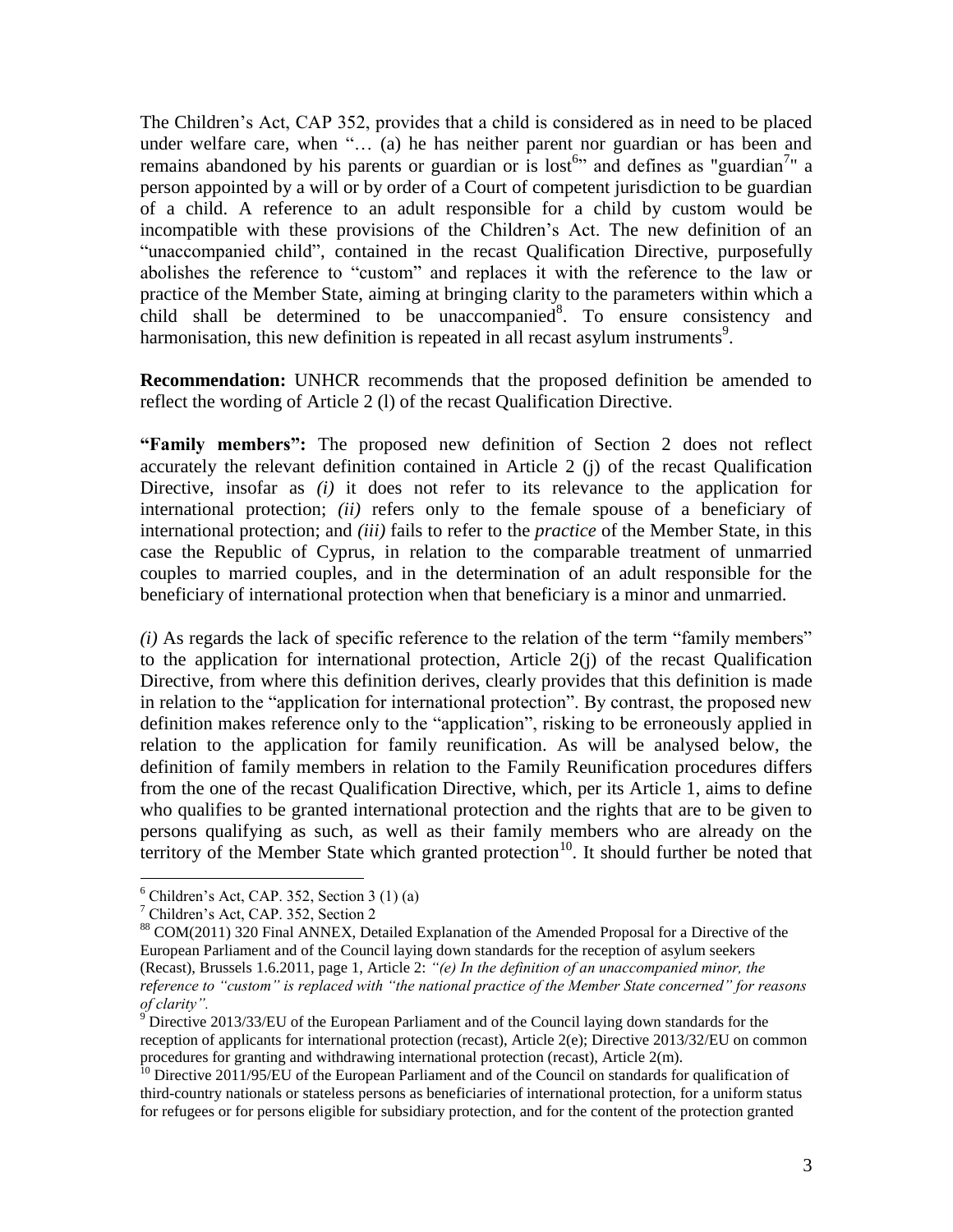the term "application", has been repealed in the relevant asylum instruments and replaced by the term "application for international protection", for the sake of clarity<sup>11</sup>.

*(ii)* As regards the sole reference to a female spouse of a beneficiary of international protection, the Greek text of the recast Qualification Directive in the corresponding to Article 2(j), Article 2 I, makes clear reference to both the male and the female spouse of the beneficiary of international protection, which the proposed new definition of Section 2, fails to reflect. This omission may constitute an undue restriction of the definition of the eligible family members and may lead to the discriminatory treatment of male spouses or partners of female beneficiaries of international protection.

*(iii)* As regards the lack of reference to the *practice* of the Member State in relation to the comparable treatment of unmarried couples to married couples and in the determination of an adult responsible for the beneficiary of international protection, when that beneficiary is a minor and unmarried, this is at variance with the relevant definition of Article 2 (j) of the recast Qualification Directive and may be considered in violation of these mandatory provisions of the Directive.

**Recommendation:** UNHCR recommends that the proposed definition be amended to reflect fully and accurately the wording of Article 2 (j) of the recast Qualification Directive.

**"Family reunification":** The proposed new definition conflicts with the relevant definition contained in the Council Directive 2003/86/EC on the right to family reunification, insofar as it refers only to "family members with whom the refugee created a family relationship prior to his entry to the Republic", whereas Article 2(d) of the Family Reunification Directive provides for family members "whether the family relationship arose before or after the resident's entry". Article 2 (d) of the Family Reunification Directive constitutes a mandatory provision that would be infringed in case the wording of the proposed new definition of Section 2 be maintained.

As it will be analysed below, in relation to the provisions of the proposed new Section 25 of the Refugee Amending Law No. 2 relating to family reunification and family unity, the European Court of Human Rights, in its very recent decision, *Hode and Abdi v. The United Kingdom<sup>12</sup>*, found that the different treatment accorded to refugees with respect to the reunification of post-flight spouses lacked objective and reasonable justification and

<sup>(</sup>recast), Recital 12: "*The main objective of this Directive is, on the one hand, to ensure that Member States apply common criteria for the identification of persons genuinely in need of international protection, and on the other hand, to ensure that a minimum level of benefits is available for those persons in all Member States;* Recital 16: *"(…) In particular this Directive seeks to ensure full respect for human dignity and the*  right to asylum of applicants for asylum and their accompanying family members (...)"; Recital 36: *"Family members, merely due to their relation to the refugee will normally be vulnerable to acts of* 

*persecution in such a manner that could be the basis for refugee status".* 

<sup>&</sup>lt;sup>11</sup> Directive 2011/95/EU, Article 2(h); Directive 2013/32/EU, Article 2(b); Directive 2013/33/EU, Article  $2(a)$ .

 $12$  Application No. 22341/09, Date of decision 06.02.2013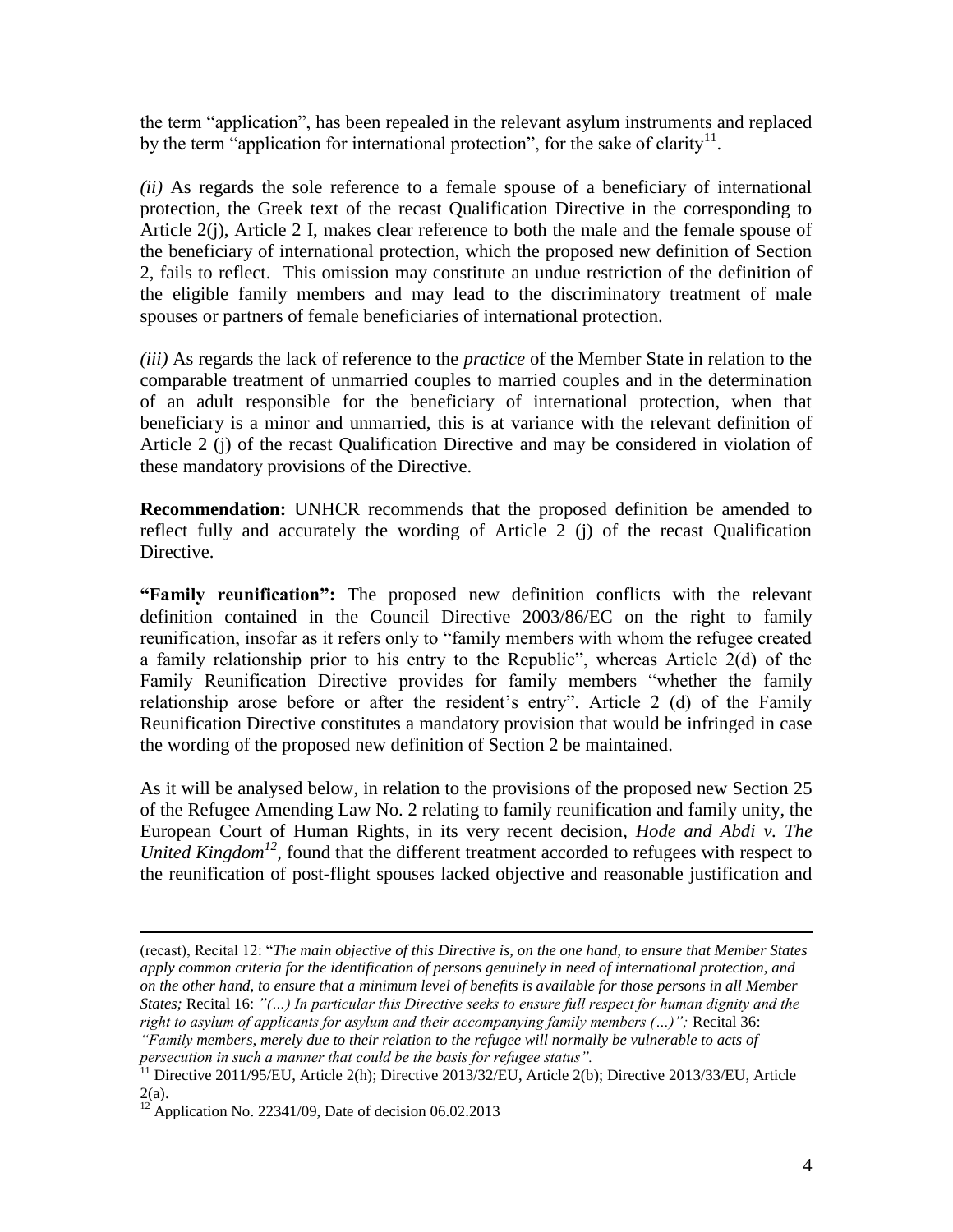therefore constituted a violation of Article 14 (non-discrimination) read together with Article 8 (right to family life).

**Recommendation:** UNHCR recommends that the proposed definition be amended to reflect fully and accurately the wording of Article 2 (d) of the Family Reunification Directive.

#### **Proposed new Section 5: Exclusion from refugee and subsidiary protection status**

### *Reference to the term "offense" instead of the term "crime"*

The proposed new Section 5 regulates the exclusion of persons considered not to be deserving of international protection. The exclusion clauses are foreseen in Article 1F of the 1951 Geneva Convention relating to the Status of Refugees, and contain provisions which oblige States to deny the benefits of refugee status to certain persons who would otherwise qualify as refugees. The rationale for the exclusion clauses is that certain acts are so grave as to render their perpetrators undeserving of international protection and their purpose is to deprive those guilty of heinous acts from abusing the institution of asylum in order to avoid being held legally accountable for their acts. Therefore, given the serious consequences of exclusion, the application of the exclusion clauses should be scrupulous and their interpretation restrictive.

In this regard, Article 1F of the 1951 Geneva Convention excludes from refugee status those persons who have (i) committed war crimes, (ii) serious non-political crimes or (iii) acts contrary to the purposes and principles of the United Nations. However, the proposed new Section 5 makes alternative and repeated reference to the commission of *offenses* rather than *crimes.* The terms "offense" and "crime" have different connotations in different legal systems, with "crime" denoting offences of a serious character. In the present context, a "serious" crime must be a capital crime or a very grave punishable act. Minor offences punishable by moderate sentences would not be grounds for exclusion under Article 1 F.

Reference to *offenses* is made in the proposed new Section 5 (1) (c) (ii); new Section 5 (2) (b); and new Section 5 (2) (f), aiming at transposing Article  $12$  (2) (b)<sup>13</sup>; Article 17 (1) (b); and Article 17 (3) of the recast Qualification Directive, respectively. The text of the corresponding Articles of the recast Qualification Directive also makes consistent reference to "*crimes"* and not *"offenses".* In this regard, the text of the proposed new Sections 5 (1) (c) (ii); 5 (2) (b); and 5 (2) (f) would also be at variance with the provisions of Articles  $12(2)$  (b);  $17(1)$  (b); and  $17(3)$  of the recast Qualification Directive.

<sup>13</sup> Directive 2011/95/EU, Article 12 (2) (b): "(…) he has committed a serious non-political *crime* outside the country of refuge (…); Article 17 (1) (b): "(…) he or she has committed a serious *crime* (…)"; Article 17 (3): " (…) Member States may exclude a third-country national or a stateless person from being eligible for subsidiary protection if he or she, prior to his or her admission to the Member State concerned has committed one or more *crimes* (…)".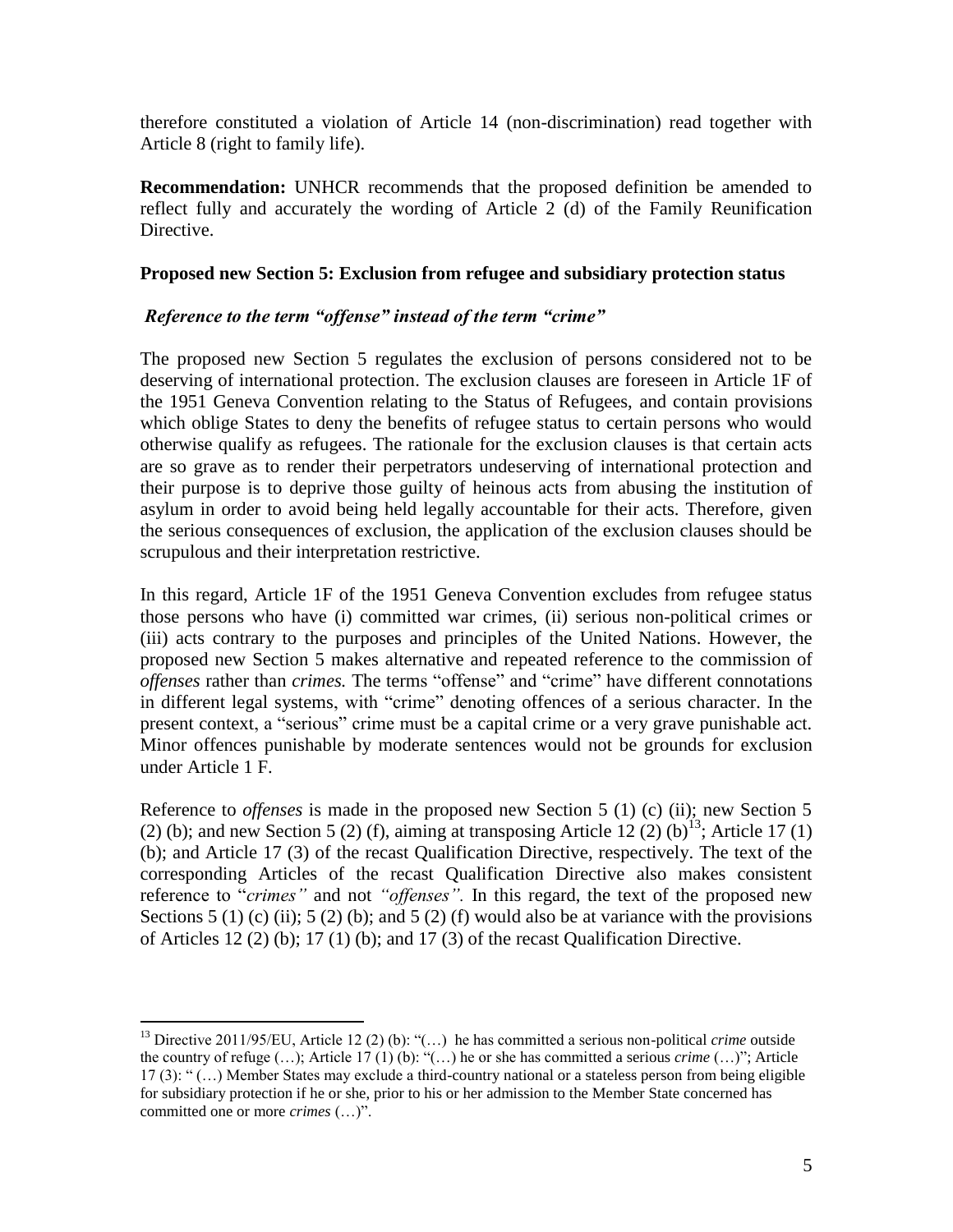**Recommendation:** UNHCR recommends that reference to the term "offense(s)" in the proposed new Sections 5 (1) (c) (ii), 5 (2) (b), 5 (2) (f) be omitted and replaced with the term "crime(s)" to reflect accurately the text of Article 1F of the 1951 Geneva Convention relating to the Status of Refugees as well as the text of Articles 12 (2) (b); 17 (1) (b); and 17 (3) of the recast Qualification Directive.

#### **Proposed new Section 5 (1) (c): Exclusion clauses**

Furthermore, the proposed new Section 5 (1) (c), which aims at transposing Article 12 (2) of the recast Qualification Directive, restates the exclusion criteria of Article 1 F of the 1951 Geneva Convention relating to the Status of Refugees. Article 12 (2) of the recast Qualification Directive offers in addition a partial interpretation of two criteria, relating to persons considered as having committed a serious non-political crime, and persons who incite or otherwise participate in the commission of the crimes mentioned in this Article.

### *The term "prior to admission as a refugee"*

 $\overline{a}$ 

In this regard, the proposed new Section  $5(1)(c)$  (ii) interprets the term "prior to admission as a refugee" to mean the time of issuing a residence permit based on the granting of refugee status. Given that the recognition of refugee status is a declaratory  $act<sup>14</sup>$ , the expression "admission as a refugee" in Article 12 (2) (b) should be understood as the physical arrival of the asylum seeker in the host country. The exclusion clause contained in this provision should therefore only cover "serious non-political crimes" committed outside the host country. Acts committed by the refugee during his stay in the host country, prior to grant of any residence permit, should be dealt with through criminal procedures and, where applicable, in the context of the exception to the *non-refoulement* principle.

**Recommendation:** UNHCR suggests that Section 5 (1) (c) should be amended to reflect the wording of 1951 Convention, and that the sentence "which means the time of issuing a residence permit based on the granting of refugee status" should be deleted

#### *Persons who incite or otherwise participate in the commission of crimes*

The proposed new Section 5 (1) (c) (iv), transposing Article 12 (3), could lead to a violation of Article 1F of the 1951 Geneva Convention. This is insofar as it foresees that the exclusion clauses shall apply also to persons who incite or otherwise participate in the commission of the crimes, who however may lack the intent to commit crimes, and thus not be deemed individually responsible under international criminal law.

For exclusion to be justified, individual responsibility must be established in relation to a crime covered by Article 1F of the 1951 Geneva Convention. In general, individual responsibility flows from the person having committed or made a substantial contribution to the commission of the criminal act, in the knowledge and with the intent that his or her

<sup>14</sup> Directive 2011/95/EU, Recital 21: *"The recognition of refuge status is a declaratory act".*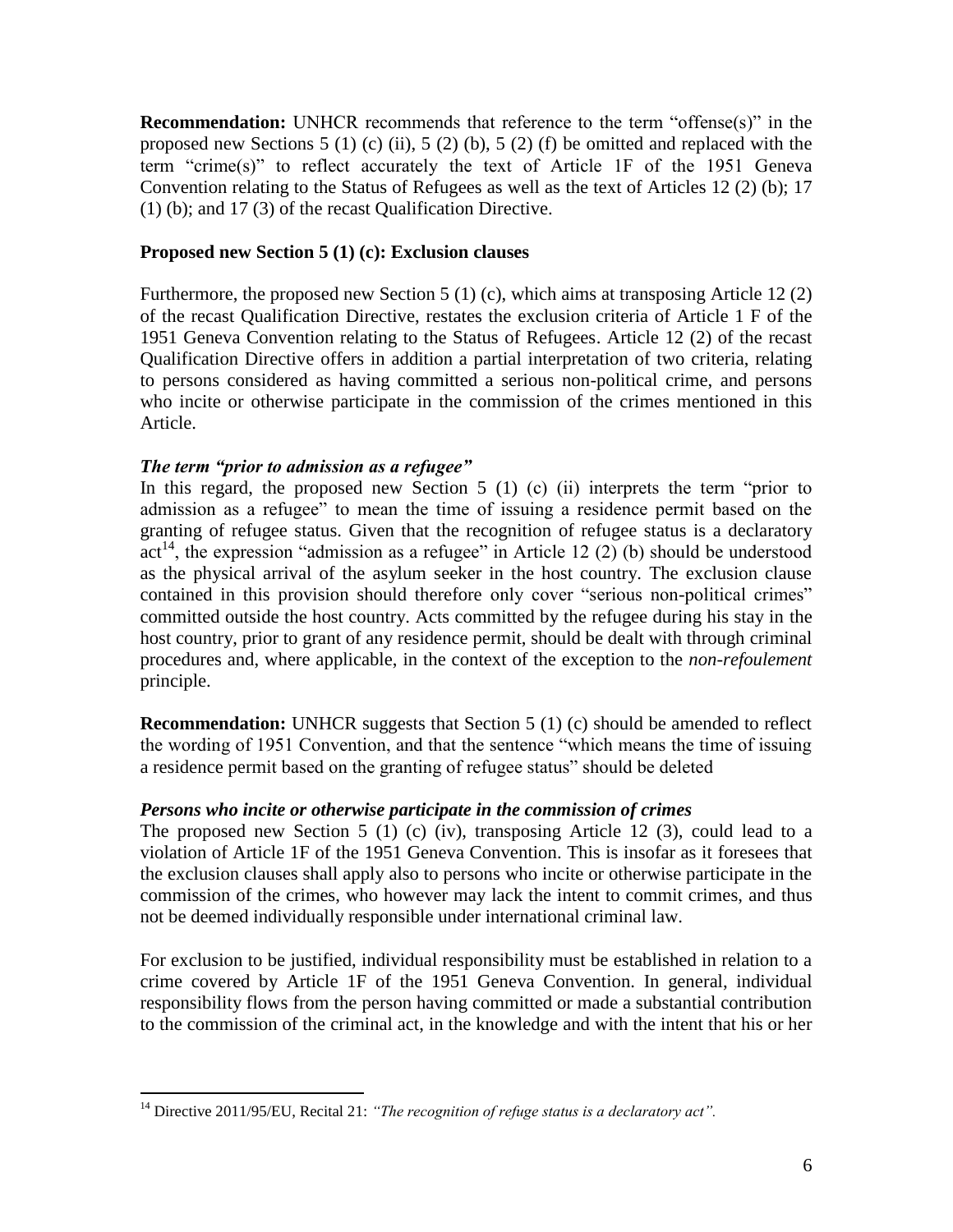act or omission would facilitate the criminal conduct<sup>15</sup>. Where the mental element is not satisfied, individual criminal responsibility is not established.

**Recommendation:** UNHCR suggests that Section 5 (1) (c) (iv) should be deleted, to reflect the wording of 1951 Convention.

### **Proposed amendment to Section 8: Right to remain**

The proposed amendments to Section 8 paragraph (2), by virtue of which the transposition of the optional Article 11 (2) (c) of the Asylum Procedures Directive 2005/85/EC is aimed, foresee that the place of residence of an applicant shall be defined on the Confirmation of Submission of an Asylum Application (hereinafter, the "Confirmation Letter"), and that applicants are required to inform the competent authorities of any changes of the place of residence within three days. Furthermore, the proposed new Section 8 paragraph (3) provides that, in case of non-compliance with the requirement of Section 8 (2), the procedures of Section 16 A for the closure of the asylum file and discontinuation of the examination procedure shall apply.

#### *The obligation to register a change of address within three days*

 $\overline{a}$ 

At first it should be noted that the requirement to report a change of place of residence within three days may be at variance with the provisions of Article 20 paragraph 1 intent 2 (b), insofar as the latter permits an assumption of abandonment or implicit withdrawal of an application when any reporting duties are not complied with within reasonable time. The envisaged requirement of reporting within maximum three days may not be compliant with the requirement of 'reasonable time' and would not justify an assumption of abandonment of an asylum application.

**Recommendation:** UNHCR recommends that the three-day time limit within which a change of address shall be registered to be extended to a reasonable timeframe of at least two weeks.

<sup>&</sup>lt;sup>15</sup> Contemporary guidance on the nature of individual criminal responsibility can be found in the jurisprudence of the ICTY, in particular the judgment in the case of *Kvocka et al* (Omarska and Keraterm camps), Case No. IT-98-30/1, Trial Chamber judgment, 2 November 2001; and ICTY Appeal Chamber in *Tadic*, Case No. IT-94-1, 15 July 1999 where grounds for individual responsibility were discussed under four headings – instigation, commission, aiding and abetting, and participation in a joint criminal enterprise. "Instigating" was described as the prompting of another person to commit an offence, with the intent to induce the commission of the crime or in the knowledge that there was a substantial likelihood that the commission of a crime would be a probable consequence. "Commission" of a crime, the most obvious form of culpability, was considered to arise from the physical, perpetration of a crime or from engendering a culpable omission in violation of the criminal law, in the knowledge that there was a substantial likelihood that the commission of the crime would be the consequence of the particular conduct. "Aiding or abetting" requires the individual to have rendered a substantial contribution to the commission of a crime in the knowledge that this will assist or facilitate the commission of the offence.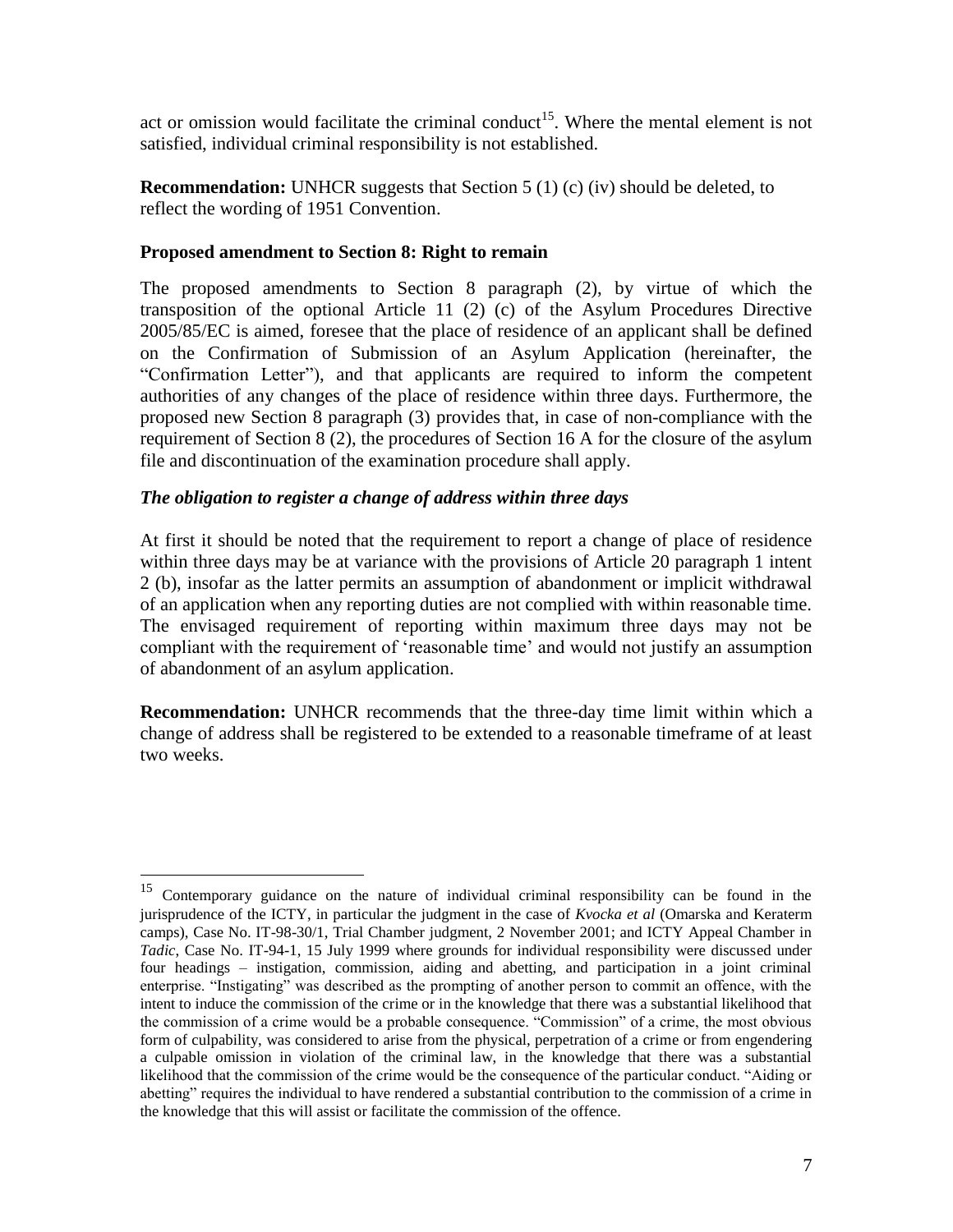# *Registration of change of address as condition for the right to remain: Confirmation Letter*

The different types of Confirmation Letters, foreseen in Schedules  $III - V$  of the Cyprus Refugee Law, are issued pursuant to Article 6 of the Reception Conditions Directive 2003/9/EC. In accordance with Article 6, they constitute the documentation certifying the asylum seekers' status and testifying that they are allowed to stay while their application is being examined. The Confirmation Letters mention in detail the terms and conditions under which the applicant has the right to remain during the examination of the asylum application. However, they do not make reference to the condition of registering any change in the place of residence and the consequent discontinuation of the examination procedure and cessation of the right to remain.

Although the proposed new Section 8 (2) provides that the place of residence shall be mentioned on the Confirmation Letter, no such provision is made for the requirement of reporting any change of address within three days to be also mentioned on that document. In light of the serious consequences of non-compliance with this requirement, UNHCR suggests that further provision be made for this requirement to be clearly mentioned on the Confirmation Letter.

**Recommendation:** UNHCR recommends that further provisions are adopted to foresee that the requirement of reporting of a change of place of residence within the time-frame to be set in Section 8 be also explicitly mentioned on the Confirmation Letter.

# *Registration of change of address as condition for the right to remain: Implicit withdrawal*

The proposed new Section 8 paragraph (3) provides that, in case of non-compliance with the requirement of Section 8 (2), the procedures of Section 16 A for the closure of the asylum file and discontinuation of the examination procedure shall apply.

Application of the provisions of Section 16A in case of failure to report a change of address within three days would not be consistent with the mandatory provisions of the Asylum Procedures Directive 2005/85/EC, Article 20 (2) intent 1 and 3. Article 20 provides that the determining authority shall take a decision to discontinue the examination when the applicant has implicitly withdrawn or abandoned his/her application for asylum, in particular, among other instances, when s/he has not complied with reporting duties within a reasonable time. It also provides in its paragraph (2) intent 1 that Member States shall ensure that the applicant who reports again to the competent authority after a decision to discontinue as referred to in paragraph 1 is taken, is entitled to request that his/her case be reopened; and in intent 3 that Member States shall ensure that such a person is not removed contrary to the principle of non-refoulement.

By contrast, Section 16A, does not regulate the procedures for the implicit withdrawal of the application and makes no reference to the provisions of Article 20 (2). Moreover, the applicable Section 16 B, which indeed foresees the procedures in case of implicit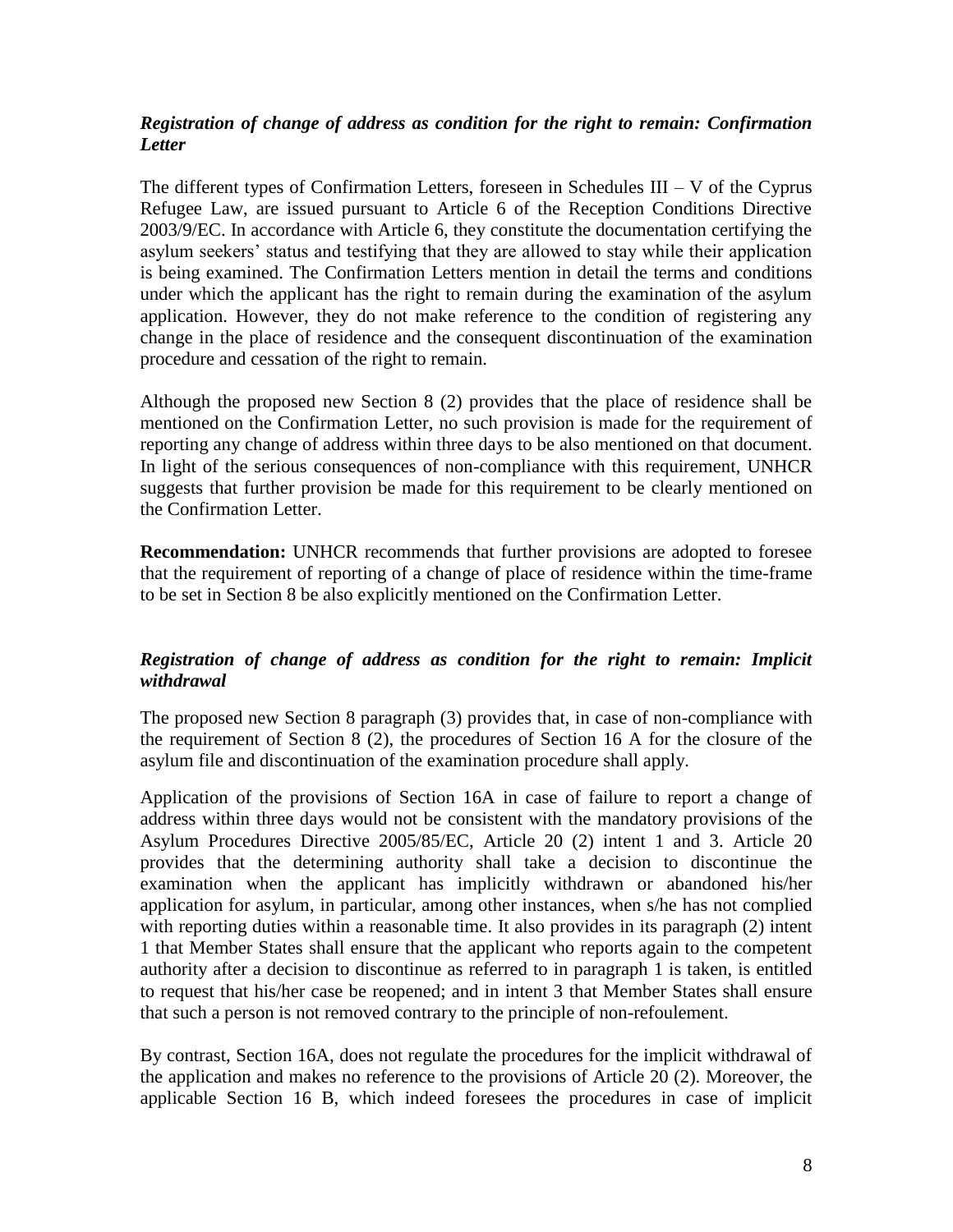withdrawal of an asylum application, also fails to make reference to the mandatory safeguarding provision of Article 20 (2) intent 3. Although the possibility to request a reexamination of the asylum claim, in line with Article 20 (2) intent 1, is foreseen in the relevant Section 16D regulating the procedures for subsequent applications, and allows for such an examination in relation to decisions taken under Section 16B (implicit withdrawal) and 16C (explicit withdrawal), no reference is made to the mandatory requirement of Article 20 (2) intent 3 to ensure that no such person is removed contrary to the principle of non-refoulement.

**Recommendation:** UNHCR recommends that reference to the application of Section 16A in case of failure to report a change of address within three days be omitted; and replaced with the appropriate Section 16B, which should be amended to transpose the mandatory provisions of Article 20 (2) intent 3.

### **Proposed new Section 9: Rights of asylum seekers**

 $\overline{a}$ 

The proposed new Section 9 (1) (b) provides that asylum applicants shall enjoy access to the material reception conditions, as provided for in the Refugee (Reception Conditions) Regulations. By virtue of amendments to Regulation 14 (3), introduced in July 2013, applicants are afforded the right to submit an "application for material reception conditions"; however reference to immediate access to assistance upon application for international protection is no longer foreseen due to the abolition of the relevant Regulation 14 (4). In the absence of any provision facilitating immediate access to assistance upon application for international protection, the proposed new Section 9 may be at variance with the provisions of Article 13 (1) of the Reception Conditions Directive 2003/9/EC (Article 17 (1) of the recast EU Reception Conditions Directive 2013/33/EU) whereby Member States shall ensure that material reception conditions are available to applicants when they make their application for international protection. The Court of Justice of the European Union in its judgment on the *Case C-179/11, Cimade and GISTI v Ministre de L'Intérieur*<sup>16</sup> found that that the obligation of the State to guarantee the minimum reception conditions for asylum seekers applies from the moment the application is lodged.

**Recommendation:** UNHCR strongly recommends that further provisions are adopted to ensure that material reception conditions are available to applicants when they make their application for asylum, in line with the mandatory provisions of Article 13 (1) of the Reception Conditions Directive 2003/9/EC.

<sup>&</sup>lt;sup>16</sup> Judgment of the Court of Justice of the European Union (Fourth Chamber) of 27 September 2012, [http://curia.europa.eu/juris/document/document.jsf?text=&docid=127563&pageIndex=0&doclang=en&mo](http://curia.europa.eu/juris/document/document.jsf?text=&docid=127563&pageIndex=0&doclang=en&mode=lst&dir=&occ=first&part=1&cid=4940292) [de=lst&dir=&occ=first&part=1&cid=4940292](http://curia.europa.eu/juris/document/document.jsf?text=&docid=127563&pageIndex=0&doclang=en&mode=lst&dir=&occ=first&part=1&cid=4940292)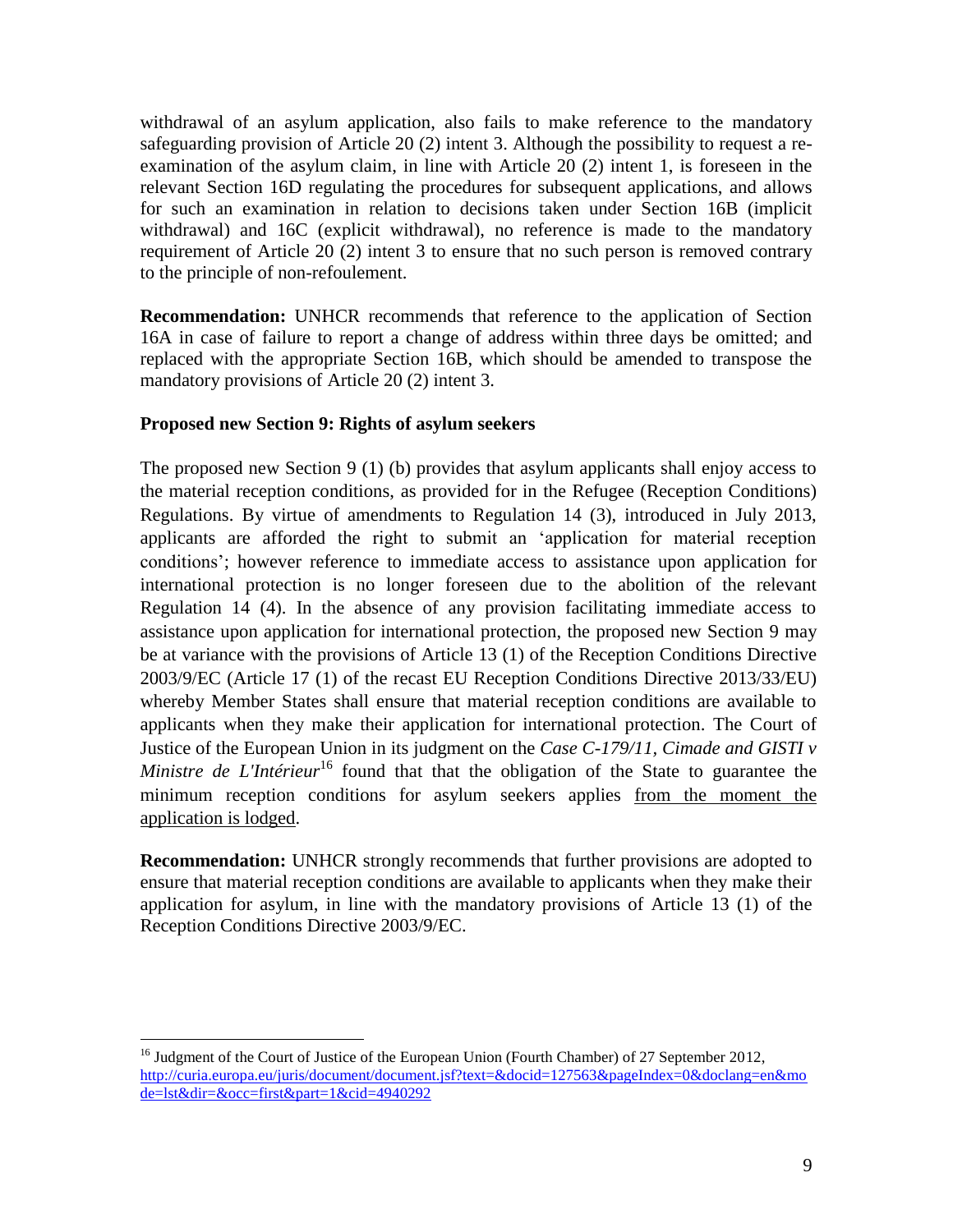#### **Proposed Amendments to Section 19: Subsidiary protection status**

#### **Proposed New Section 19 (6A): Social Welfare**

The proposed new Section 19 (6A) limits the social assistance that is to be granted to beneficiaries of subsidiary protection status to 'core benefits', and provides that these should cover at least minimum income support, assistance in the case of illness, or pregnancy, and parental assistance, in so far as those benefits are granted to nationals under national law, which are to be provided at the same level and under the same eligibility conditions as nationals. The proposed new Section aims to transpose Article 29 (2) of the recast Qualification Directive<sup>17</sup>, which derogates from the general rule of access to social welfare by all beneficiaries of international protection at the same level as nationals of the Member State.

In its decision in the case  $C-571/10^{18}$ , issued on 24 April 2012, the Court of Justice of the European Union (hereinafter, the CJEU) determined that the ability of Member States to limit social assistance to core benefits must be understood to be *"with the exception of social assistance or social protection benefits (…) which enable individuals to meet their basic needs such as food, accommodation and health<sup>19</sup> "*. In reaching this conclusion, the CJEU recalled that "*according to Article 34 of the Charter, the Union recognizes and respects the right to social and housing assistance so as to ensure a decent existence for all those who lack sufficient resources<sup>20</sup>".*

Article  $34<sup>21</sup>$  of the Charter of Fundamental Rights of the European Union (hereinafter, the "Charter") safeguards the right to social security and social assistance and prescribes that

 $\overline{a}$ 

 $20$  C-571/10, para. 92.

<sup>&</sup>lt;sup>17</sup> Article 29(2) provides that, *"By way of derogation from the general rule laid down in paragraph 1, Member States may limit social assistance granted to beneficiaries of subsidiary protection status to core benefits which will then be provided at the same level and under the same eligibility conditions as nationals"*. In relation to this Article, Recital 45 of the recast Qualification Directive provides that

*<sup>&</sup>quot;Especially to avoid social hardship, it is appropriate to provide beneficiaries of international protection with adequate social welfare and means of subsistence, without discrimination in the context of social assistance. With regard to social assistance, the modalities and detail of the provision of core benefits to beneficiaries of subsidiary protection status should be determined by national law. The possibility of limiting such assistance to core benefits is to be understood as covering at least minimum income support, assistance in the case of illness, or pregnancy, and parental assistance, in so far as those benefits are granted to nationals under national law"*.

<sup>&</sup>lt;sup>18</sup> CJEU (Grand Chamber), 24 April 2012, in Case C-571/10, Servet Kamberaj v Istituto per l'Edilizia sociale della Provincia autonoma di Bolzano. In this case, the Court was called to called to define the meaning and the scope of "core benefits" in relation to the derogation contained in Article 11(4) of the Long-term residence Directive 2003/109/EC, by virtue of which Member States may limit social assistance and social protection provided to long-term residents to 'core benefits'. Similarly to Recital (45) of the recast Qualification Directive, Recital (13) of Directive 2003/109/EC provides that "With regard to social assistance, the possibility of limiting the benefits for long-term residents to core benefits is to be understood in the sense that this notion covers at least minimum income support, assistance in case of illness, pregnancy, parental assistance and long-term care"*.*

 $^{19}$  C-571/10, para.91.

<sup>&</sup>lt;sup>21</sup> "Article 34, Social security and social assistance: 1. The Union recognizes and respects the entitlement to social security benefits and social services providing protection in cases such as maternity, illness,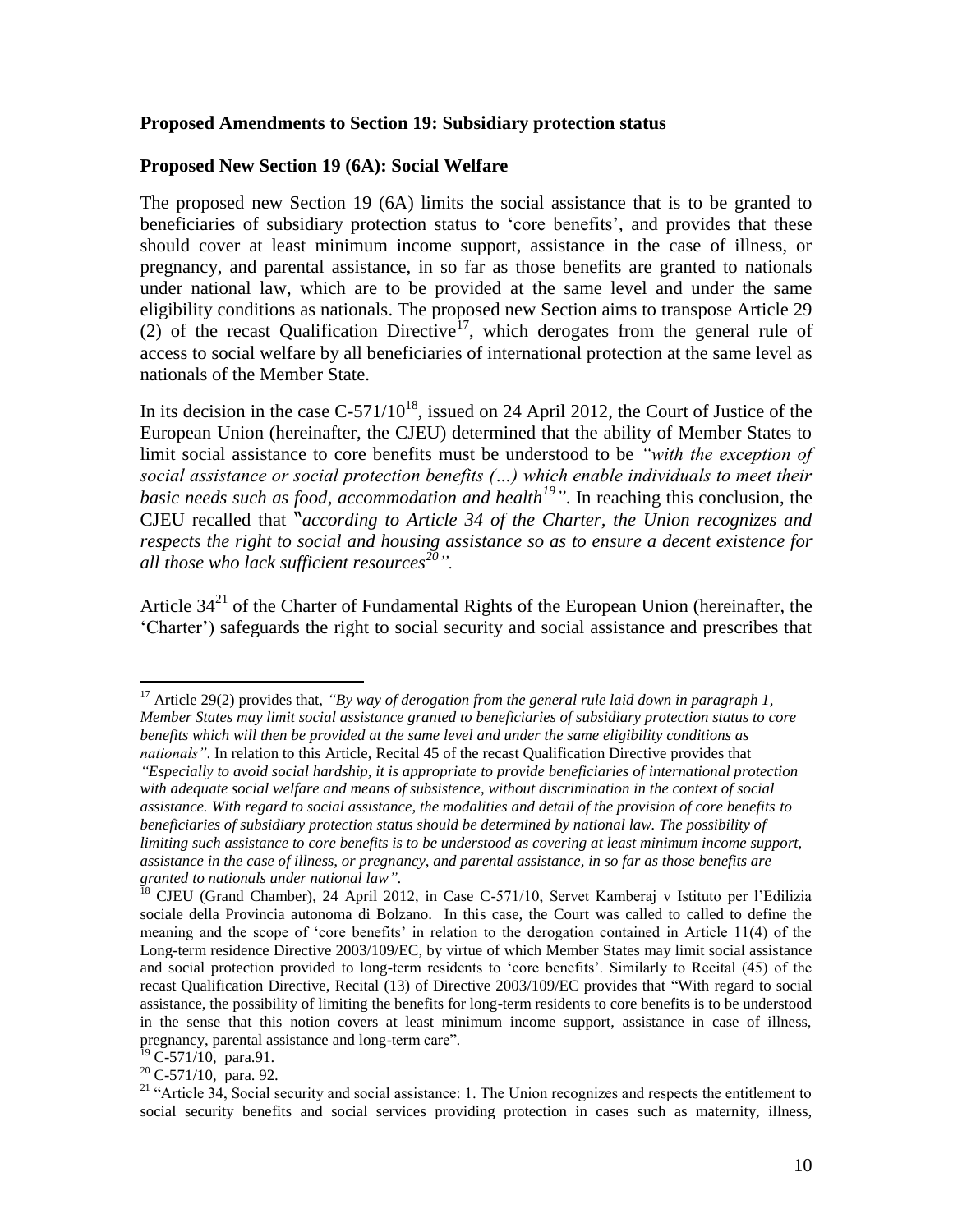the [European] Union respects the entitlements to social security benefits and social services providing protection in cases such as maternity, illness, industrial accidents, dependency or old age, and loss of employment, and, in order to combat social exclusion and poverty, recognizes and respects the right to social and housing assistance so as to ensure a decent existence to all those who lack sufficient resources. Article 21 of the Charter prohibits discrimination on any ground<sup>22</sup>. With regard to the principle of nondiscrimination and in relation to child benefits, the European Court of Human Rights has held in two cases that differentiating social benefits according to type of residence permit amounts to discrimination. The European Court of Human Rights interpreted in recent case law<sup>23</sup> that a difference of treatment between aliens who were in possession of an unlimited residence permit and those who were not constituted a violation of Article 14 of the European Convention on Human Rights, on non-discrimination, in conjunction with Article 8, on the right to family life, insofar as it lacked objective and reasonable justification.

**Recommendation:** UNHCR recommends that the provisions of the proposed new Section 19 (6A) be omitted. In the case that these would be retained, UNHCR recommends that the term core benefits be defined as including at least adequate social welfare, and means of subsistence without discrimination in the context of social assistance, housing assistance, as well as social assistance in cases of accidents, dependency or old age and in the case of loss of employment, in addition to the current

 $\overline{a}$ 

<sup>23</sup> In the *Niedzwiecki* decision, the applicant, who was issued with a limited residence permit for exceptional reasons after his asylum application was rejected, was denied child benefits on account of his limited residence title and the lack of an unlimited residence permit, as was required by the national law. According to the ECtHR"s ruling, a difference of treatment is discriminatory for the purposes of Article 14 ECHR if it "has no objective and reasonable justification", that is if it does not pursue a "legitimate aim" or if there is not a "reasonable relationship of proportionality between the means employed and the aim sought to be realised". The Court considered that by granting child benefits the States are able to demonstrate their respect for family life within the meaning of Article 8 of the ECHR and found that there has been a violation of Article 14 in conjunction with Article 8 as the Court if not discern sufficient reasons justifying the different treatment with regard to child benefits of aliens who were in possession of a stable residence permit and those who were not. See *Niedzwiecki v. Germany*, 58453/00, Council of Europe: European Court of Human Rights, 25 October 2005, at: http://www.unhcr.org/refworld/docid/4406d6cc4.html, and *Okpisz v. Germany*, 59140/00, Council of Europe: European Court of Human Rights, 25 October 2005, at: http://www.unhcr.org/refworld/docid/4406d7ea4.html.

industrial accidents, dependency or old age, and in the case of loss of employment, in accordance with the rules laid down by Community law and national laws and practices.

<sup>2.</sup> Everyone residing and moving legally within the European Union is entitled to social security benefits and social advantages in accordance with Community law and national laws and practices.

<sup>3.</sup> In order to combat social exclusion and poverty, the Union recognizes and respects the right to social and housing assistance so as to ensure a decent existence for all those who lack sufficient resources, in accordance with the rules laid down by Community law and national laws and practices".

<sup>&</sup>lt;sup>22</sup> Article 21, Non-discrimination: "1. Any discrimination based on any ground such as sex, race, color, ethnic or social origin, genetic features, language, religion or belief, political or any other opinion, membership of a national minority, property, birth, disability, age or sexual orientation shall be prohibited.

<sup>2.</sup> Within the scope of application of the Treaty establishing the European Community and of the Treaty on European Union, and without prejudice to the special provisions of those Treaties, any discrimination on grounds of nationality shall be prohibited.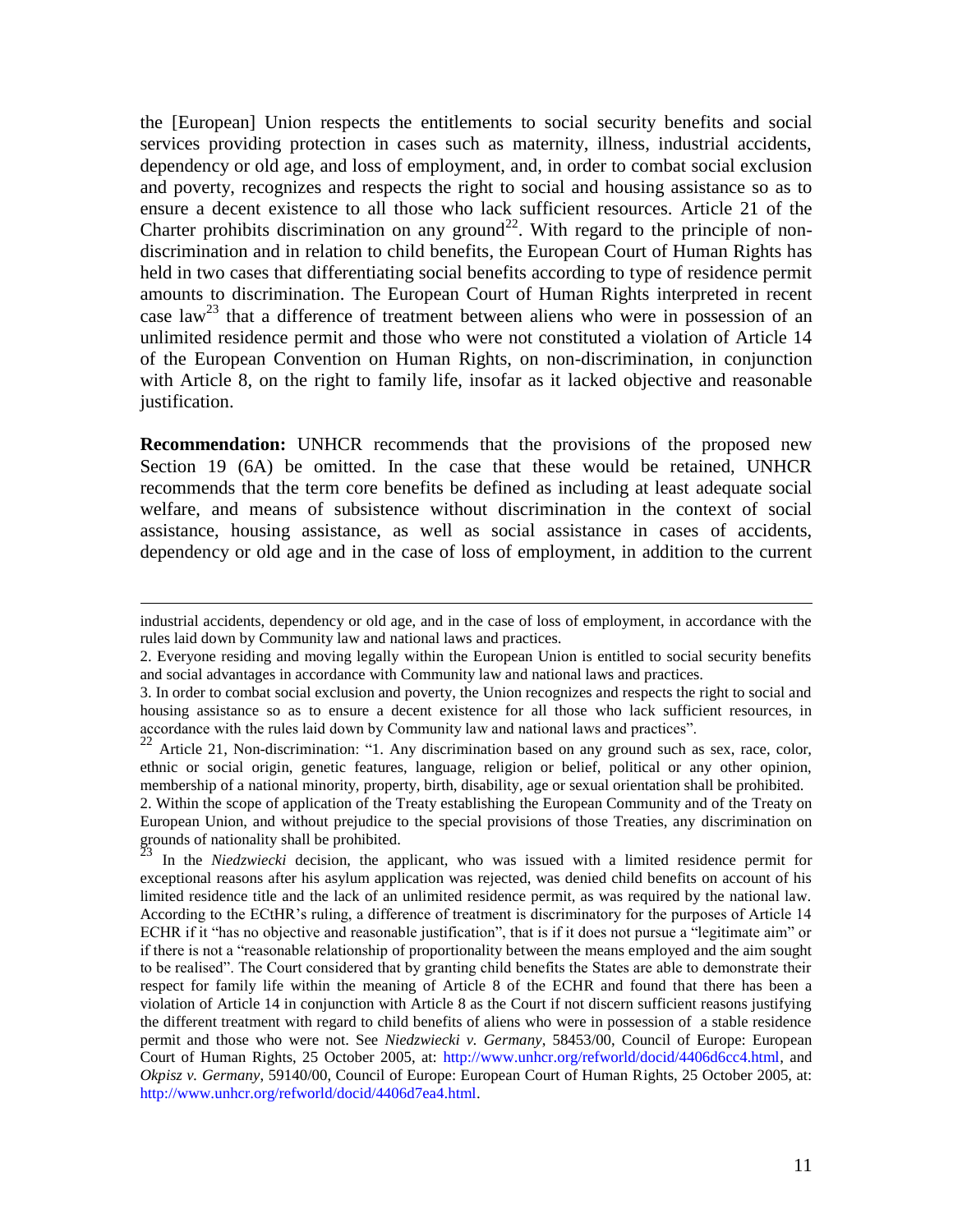wording of the proposed new Section 19 (6A), in line with Recital (45) of the recast Qualification Directive, and Article 34 of the Charter.

### **Proposed amendment to Section 19 (7): Abolition of application paragraph (7) to subsidiary protection beneficiaries**

The proposed amendment to Section 19 (7) foresees abolition of the application of Section 4 and Section 25 of the Refugee Law to subsidiary protection beneficiaries. Section 4 provides for the basic principles governing the treatment of refugees. Section 25 regulates family unity and family reunification. Comments on the abolition of the right to family reunification are provided below in relation to Section 25.

### *Abolition of application of Section 4 to subsidiary protection beneficiaries*

Section 4 provides for the basic principles governing the treatment of refugees; (i) the principle of *non-refoulement*, (ii) non-discrimination, (iii) fair treatment, (iv) family unity, and (v) access to information.

The applicability of the principle of non-refoulement will be extensively analyzed below.

As regards the general principles of equality and non-discrimination is a fundamental element of international human rights law and apply to every person. The right to nondiscrimination is recognised in Article 2 Universal Declaration of Human Rights and is enshrined in all major international human rights instruments, such as Articles 2 and 26 of the UN Covenant on Civil and Political Rights, Article 2(2) of the UN Convention on Economic, Social and Cultural Rights, Article 2 of the Convention on the Rights of the Child, Article 1(1) of the UN Convention on the elimination of racial discrimination and Article 1 of the Convention on the Elimination of Discrimination against Women. It is furthermore contained in Article 14 the European Convention on Human Rights, and is reinforced by its Protocol 12, which provides for a free-standing right to equal treatment. The recast Qualification Directive provides in Recital 17 that "With respect to the treatment of persons falling within the scope of this Directive, Member States are bound by obligations under instruments of international law to which they are party, including in particular those that prohibit discrimination". In view of the above, the principle of nondiscrimination is applicable to beneficiaries of subsidiary protection.

As regards family unity, this is ensured for both refugees and subsidiary protection beneficiaries by virtue of Article 23 of the recast Qualification Directive. Article 23 is part of Chapter VII of this Directive, which, by virtue of Article 20 (2) applies both to refugees and subsidiary protection beneficiaries. Article 23 (1) provides that Member States shall ensure that family unity can be maintained. As mentioned below under the comments on Section 25, this mandatory provision has not been transposed, and further abolition of the applicability of family unity for subsidiary protection beneficiaries will infringe the provisions of the Directive.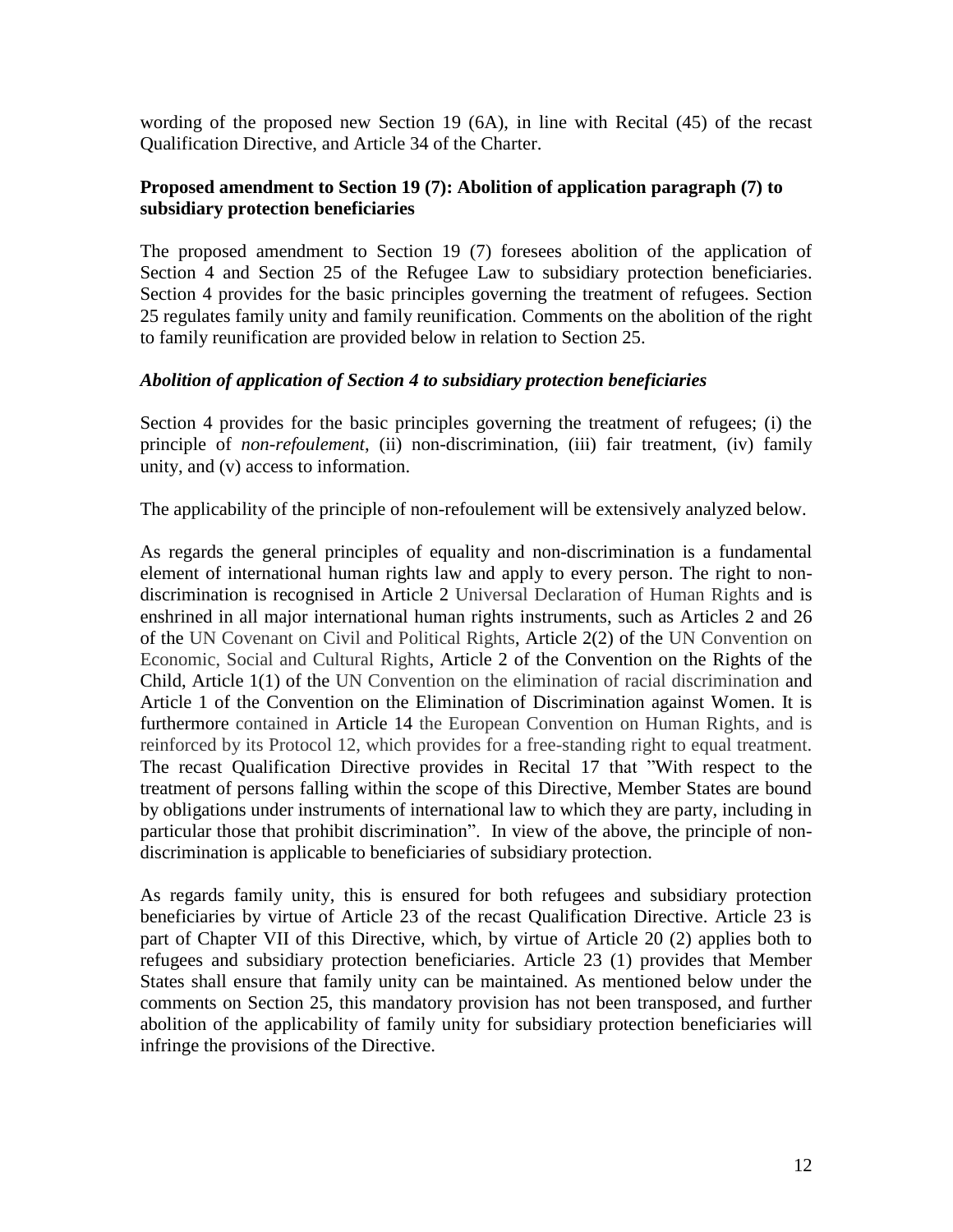As regards access to information, this is provided for by Article 22 of the recast Qualification Directive. According to this, Member States shall provide beneficiaries of international protection, as soon as possible after refugee status or subsidiary protection status has been granted, with access to information, in a language that they understand or are reasonably supposed to understand, on the rights and obligations relating to that status. Therefore, this principle applies also to subsidiary protection beneficiaries and abolition of the relevant Section 4 as regards subsidiary protection beneficiaries would be in contravention with Article 22 of the Directive.

# *Abolition of the application of the principle of non-refoulement to subsidiary protection beneficiaries*

Protection from refoulement is foreseen in Article 21 of the recast Qualification Directive, which falls under Chapter VII of the Directive, regulating the content of international protection. The Directive explicitly provides that Chapter VII shall apply both to refugees and persons eligible for subsidiary protection, unless otherwise indicated<sup>24</sup>. Article 21(1) provides that Member States shall respect the principle of nonrefoulement *in accordance with their international obligations*.

With regard to refugee status, the principle of non-refoulement is enshrined in Article 33(1) of the 1951 Convention relating to the Status of Refugees which provides that "No Contracting State shall expel or return ("refouler") a refugee in any manner whatsoever to the frontiers of territories where his life or freedom would be threatened on account of his race, religion, nationality, membership of a particular social group or political opinion." Art 33(1) therefore protects refugees, and asylum-seekers pending a determination of their claim, from being returned to a place where their life or freedom would be threatened. The fundamental nature of the principle requires that both direct and indirect refoulement are prohibited. The protection of refugees from "refoulement", however, is not absolute. Under Art 33(2) the benefit of the non-refoulement principle may not be claimed by a refugee of whom there are reasonable grounds for regarding as a danger to the security of the country in which he or she is or who having been convicted by a final judgment of a particularly serious crime, constitutes a danger to the community of that country.

As regards applicants and persons granted subsidiary protection status, international obligations in relation to respect of the principle on non-refoulement, i.e. protection from return or expulsion to a place where the person and the person"s rights would be at risk, shall therefore be seen in relation to the rights protected under subsidiary protection status. Subsidiary protection status is to be granted on account of risk of serious harm, as defined in Article 15 of the recast Qualification Directive, which consists of: (a) the death penalty or execution; (b) torture or inhuman or degrading treatment or punishment; or (c) serious and individual threat to a civilian"s life or person by reason of indiscriminate violence in situations of international or internal armed conflict. In this regard, such

 $24$  Article 20 (2).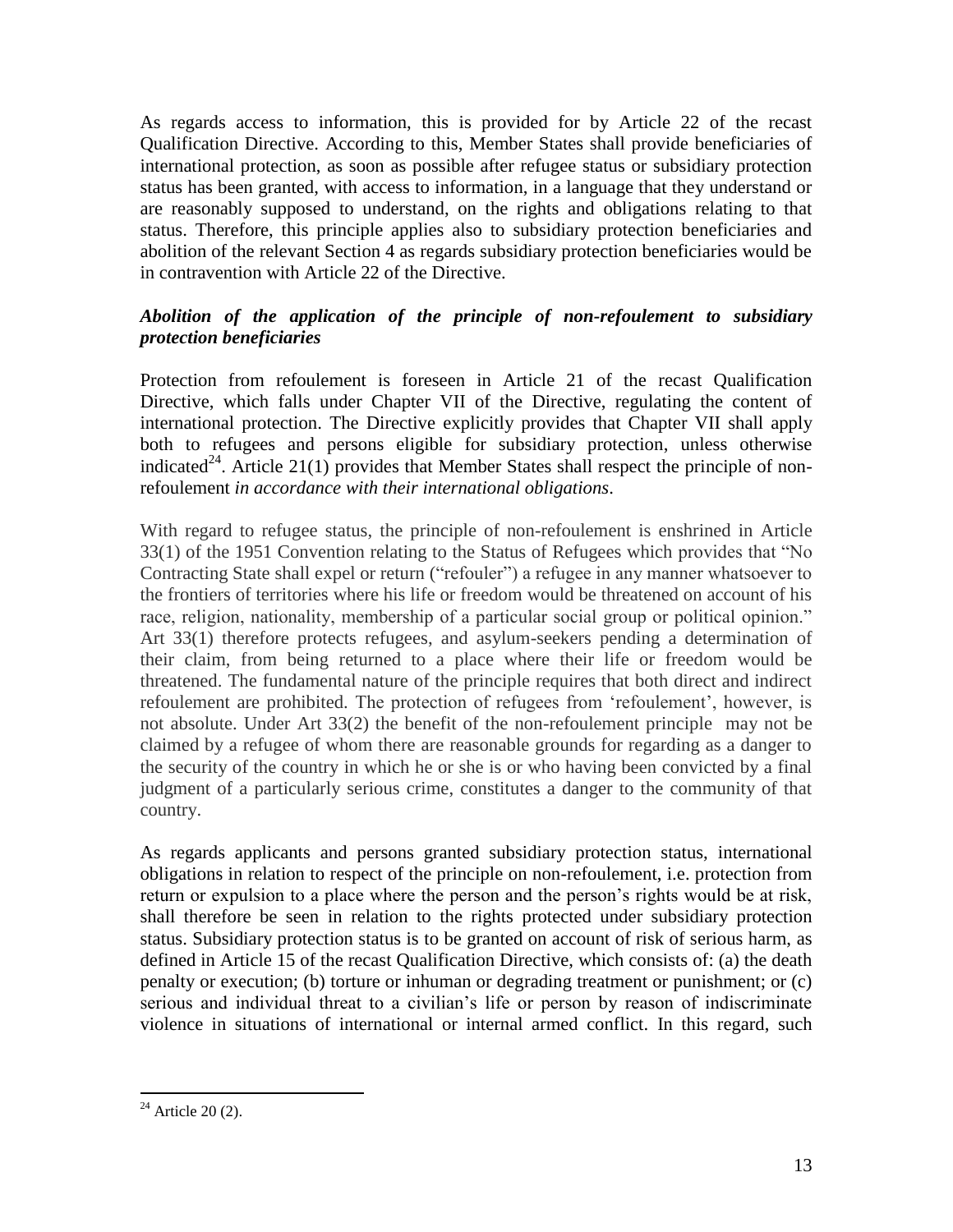international obligations stem from the European Convention of Human Rights<sup>25</sup>, the UN Convention Against Torture<sup>26</sup>, the International Covenant for the protection of Civil and Political Rights<sup>27</sup> as well as the 1949 Geneva Convention on Protection of Civilians in Time of War.

With regard to a risk to be subjected to the death penalty or execution, the European Court of Human Rights found in a number of cases that Article 2 of the Convention and Article 1 of Protocol No. 13 prohibit the extradition or deportation of an individual to another State where substantial grounds have been shown for believing that he or she would face a real risk of being subjected to the death penalty there (see Al-Saadoon and Mufdhi v. the United Kingdom, no. 61498/08, 2 October 2010; Hakizimana v. Sweden ,

 $\overline{a}$ 

<sup>26</sup> UN Convention against Torture and Other Cruel, Inhuman or Degrading Treatment or Punishment, Article 3:1. No State Party shall expel, return ("refouler") or extradite a person to another State where there are substantial grounds for believing that he would be in danger of being subjected to torture.

2. For the purpose of determining whether there are such grounds, the competent authorities shall take into account all relevant considerations including, where applicable, the existence in the State concerned of a consistent pattern of gross, flagrant or mass violations of human rights.

<sup>27</sup> International Covenant for the protection of Civil and Political Rights: Article 6: 1. Every human being has the inherent right to life. This right shall be protected by law. No one shall be arbitrarily deprived of his life. 2. In countries which have not abolished the death penalty, sentence of death may be imposed only for the most serious crimes in accordance with the law in force at the time of the commission of the crime and not contrary to the provisions of the present Covenant and to the Convention on the Prevention and Punishment of the Crime of Genocide. This penalty can only be carried out pursuant to a final judgement rendered by a competent court. 3. When deprivation of life constitutes the crime of genocide, it is understood that nothing in this article shall authorize any State Party to the present Covenant to derogate in any way from any obligation assumed under the provisions of the Convention on the Prevention and Punishment of the Crime of Genocide. 4. Anyone sentenced to death shall have the right to seek pardon or commutation of the sentence. Amnesty, pardon or commutation of the sentence of death may be granted in all cases. 5. Sentence of death shall not be imposed for crimes committed by persons below eighteen years of age and shall not be carried out on pregnant women. 6. Nothing in this article shall be invoked to delay or to prevent the abolition of capital punishment by any State Party to the present Covenant.

Article 7: No one shall be subjected to torture or to cruel, inhuman or degrading treatment or punishment. In particular, no one shall be subjected without his free consent to medical or scientific experimentation.

<sup>&</sup>lt;sup>25</sup> European Convention for the Protection of Human Rights, Articles 2, 3 and Protocol 13. Article 2  $\S$  1 provides: "1. Everyone's right to life shall be protected by law. No one shall be deprived of his life intentionally save in the execution of a sentence of a court following his conviction of a crime for which this penalty is provided by law." Article 3 provides: "No one shall be subjected to torture or to inhuman or degrading treatment or punishment." Protocol No. 13 provides: "Preamble: The Member States of the Council of Europe signatory hereto, Convinced that everyone's right to life is a basic value in a democratic society and that the abolition of the death penalty is essential for the protection of this right and for the full recognition of the inherent dignity of all human beings; Wishing to strengthen the protection of the right to life guaranteed by the Convention (...)Noting that Protocol No. 6 to the Convention, concerning the Abolition of the Death Penalty, signed at Strasbourg on 28 April 1983, does not exclude the death penalty in respect of acts committed in time of war or of imminent threat of war; Being resolved to take the final step in order to abolish the death penalty in all circumstances, Have agreed as follows: Article 1: Abolition of the death penalty The death penalty shall be abolished. No one shall be condemned to such penalty or executed. Article 2: Prohibition of derogations No derogation from the provisions of this Protocol shall be made under Article 15 of the Convention."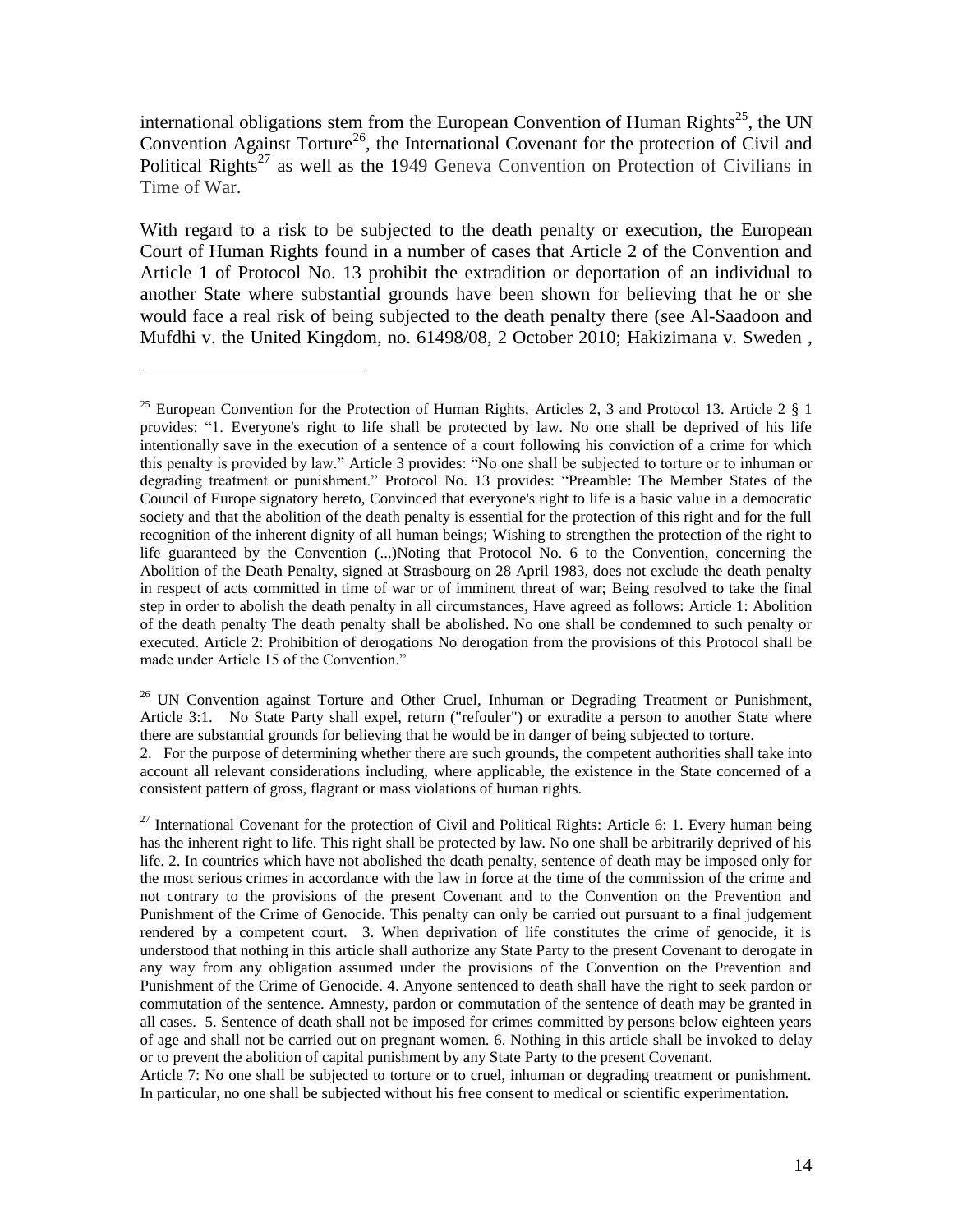no. [37913/05,](http://hudoc.echr.coe.int/sites/eng/pages/search.aspx#{) 27 March 2008; *Soering v. the United Kingdom*, 7 July 1989, *Öcalan v. Turkey* [GC], no. 46221/99; S.R. v. Sweden (dec.), no. [62806/00,](http://hudoc.echr.coe.int/sites/eng/pages/search.aspx#{) 23 April 2002; Ismaili v. Germany (dec.), no. [58128/00,](http://hudoc.echr.coe.int/sites/eng/pages/search.aspx#{) 15 March 2001; Bader and *Kanbor v. Sweden*, no. 13284/04; Kaboulov v. Ukraine, no. [41015/04,](http://hudoc.echr.coe.int/sites/eng/pages/search.aspx#{) 19 November 2009).

In relation to a risk to be subjected to torture, inhuman or degrading treatment or punishment, it is the Court"s settled case-law that expulsion by a Contracting State may give rise to an issue under Article 3, and hence engage the responsibility of that State under the Convention, where substantial grounds have been shown for believing that the person concerned, if deported, faces a real risk of being subjected to treatment contrary to Article 3. In such a case Article 3 implies an obligation not to deport the person in question to that country (see Saadi v. Italy, [37201/06,](http://hudoc.echr.coe.int/sites/eng/pages/search.aspx#{) Soering v. the United Kingdom, 7 July 1989; Vilvarajah and Others v. the United Kingdom, 30 October 1991, Ahmed v. Austria, 17 December 1996, H.L.R. v. France, 29 April 1997; Jabari v. Turkey, no. [40035/98,](http://hudoc.echr.coe.int/sites/eng/pages/search.aspx#{) Salah Sheekh v. the Netherlands, no. [1948/04,](http://hudoc.echr.coe.int/sites/eng/pages/search.aspx#{) 11 January 2007).

Furthermore, the Court reiterated in a number of cases that Article 3 prohibits in absolute terms torture and inhuman or degrading treatment or punishment as it makes no provision for exceptions and no derogation from it is permissible under Article 15, even in the event of a public emergency threatening the life of the nation (see Ireland v. the United Kingdom, 18 January 1978, Chahal v. the United Kingdom, 15 November 1996; Selmouni v. France [GC], no. [25803/94,](http://hudoc.echr.coe.int/sites/eng/pages/search.aspx#{) Al-Adsani v. the United Kingdom [GC], no. [35763/97,](http://hudoc.echr.coe.int/sites/eng/pages/search.aspx#{) Shamayev and Others v. Georgia and Russia, no. [36378/02\)](http://hudoc.echr.coe.int/sites/eng/pages/search.aspx#{). As the prohibition of torture and of inhuman or degrading treatment or punishment is absolute, irrespective of the victim"s conduct (see Chahal, § 79), the nature of the offence allegedly committed by the applicant is therefore irrelevant for the purposes of Article 3 (see Indelicato v. Italy, no. [31143/96,](http://hudoc.echr.coe.int/sites/eng/pages/search.aspx#{) 18 October 2001, and Ramirez Sanchez v. France [GC], no. [59450/00\)](http://hudoc.echr.coe.int/sites/eng/pages/search.aspx#{). Beyond the jurisprudence of this Court, international and comparative standards are enshrined in the UN Convention against Torture and Other Cruel, Inhuman or Degrading Treatment or Punishment the International Covenant on Civil and Political Rights, and the 1949 Geneva Conventions for the protection of civilians in time of war, all of which have emphasized the absolute, non-derogable and peremptory nature of the prohibition of torture and ill-.treatment.

As regards serious risk in relation to indiscriminate violence, the European Court of Human Rights in N.A. v. the United Kingdom the Court concluded if an applicant could show that the general situation of violence in the country of destination was of a sufficient level of intensity, this would create a real risk that removal to that country would violate Article 3 of the Convention (N.A. v. the United Kingdom, no. [25904/07,](http://hudoc.echr.coe.int/sites/eng/pages/search.aspx#{) 06/08/2008). In the case of Sufi and Elmi v. The United Kingdom, No. 8319/07 and No. 11449/07, 28 June 2011, the European Court of Human Rights discussed the relationship between Article 3 of the Convention and Article 15(c) of the Qualification Directive the Court and found that Article 3 of the Convention, as interpreted in N.A., offers comparable protection to that afforded under the Directive. In particular, it notes that the threshold set by both provisions may, in exceptional circumstances, be attained in consequence of a situation of general violence of such intensity that any person being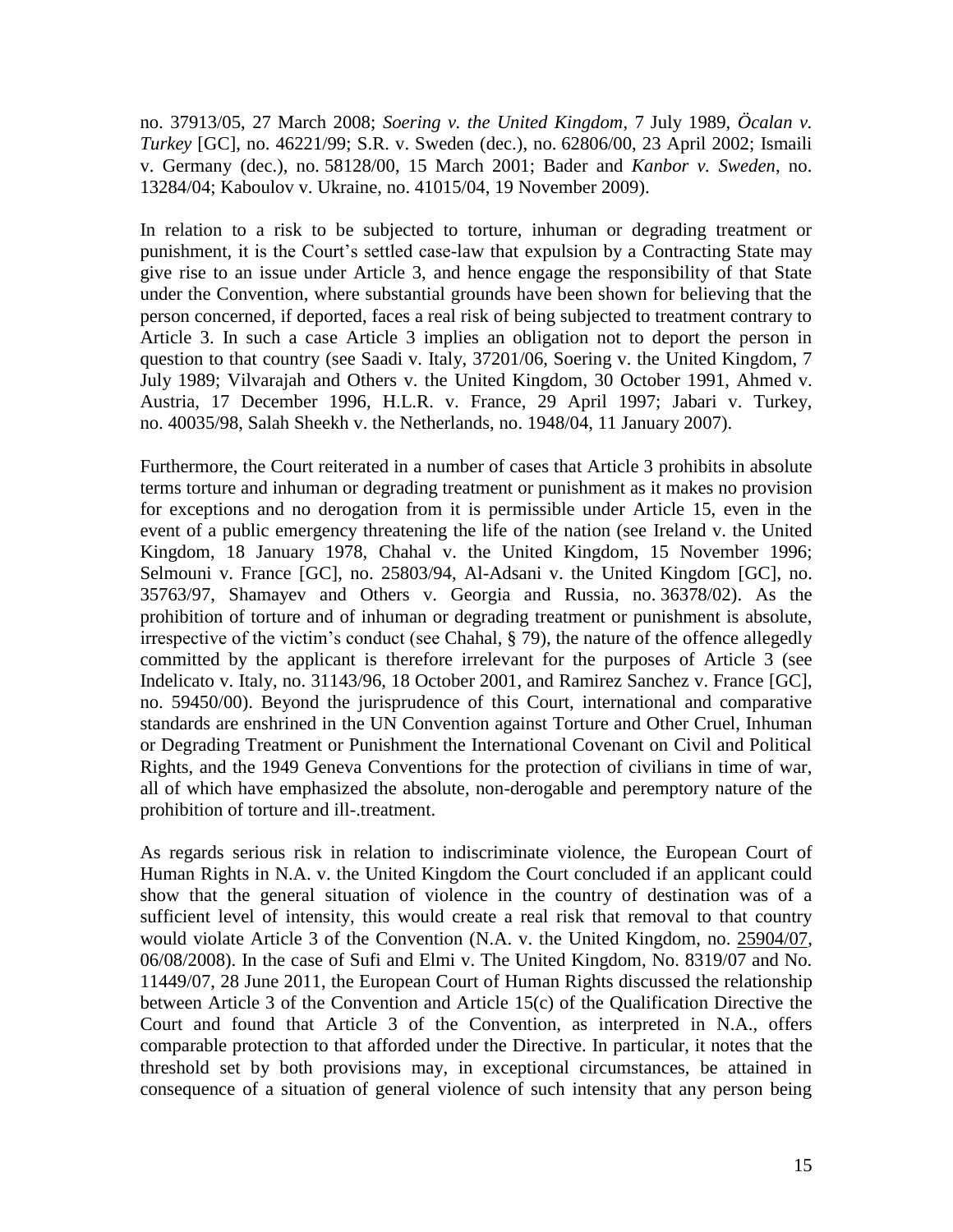returned to the region in question would be at risk simply on account of their presence there. As regards international standards, Article 45 of the 1949 Geneva Convention on Protection of Civilians in Time of War protects people from becoming victims of war and general violence, in particular in situations where the State is unable or unwilling to provide adequate protection. In case a situation of general or indiscriminate violence may be serious enough to invoke the prohibition on refoulement under 6(1) of the International Covenant for the protection of Civil and Political Rights.

Given the absolute character of the provisions of Article 2, 3 and Protocol 13 of the European Convention for the protection of Human Rights, the protection afforded to persons who would risk treatment in violation of the above-mentioned articles in case of return or expulsion goes beyond the provisions of Article 33 of the 1951 Geneva Convention relating to the Status of Refugees. In the Chahal case, the Court states that "[t]he protection afforded by Article 3 is thus *wider* than that provided by Articles 32 and 33 of the United Nations 1951 Convention on the Status of Refugees" (para. 80, emphasis added). The Court further stated that whenever substantial grounds have been shown for believing that an individual would face a real risk of being subjected to treatment contrary to Article 3 if removed to another State, the responsibility of the Contracting State to safeguard him or her against such treatment is *of the individual in question, however undesirable or dangerous, cannot be a material consideration*. (paras. 79–80, emphasis added)

As mentioned above, protection from "refoulement" is foreseen in Article 21 of Chapter VII of the recast Qualification Directive, which provides that it shall apply both to refugees and persons eligible for subsidiary protection, unless otherwise indicated<sup>28</sup>. Therefore, in accordance with the Directive, the principle of non refoulement applies to both refugees and subsidiary protection beneficiaries. This interpretation is clearly provided in the Summary Note on the Qualification Directive  $2004/83/EC^{29}$ , which notes as the first right bestowed by virtue of *both* refugee and subsidiary protection status to be the right of non-refoulement. It should be noted that Article 21 has not been subjected to any amendments by virtue of the recast Qualification Directive and its text remains identical to the text of Article 21 envisaged in the Directive 2004/83/EC.

Article 21(1) provides that Member States shall respect the principle of non-refoulement *in accordance with their international obligations*. The content of this protection from refoulement has been analyzed above in relation to the rights protected by refugee and subsidiary protection status. Exemption from protection from refoulement, per Article 21(2), is foreseen only in relation to refugees, as this would be permissible only under the conditions of Article 33(2) of the 1951 Geneva Convention relating to the Status of Refugees. Exemption from protection from refoulement is not foreseen for beneficiaries of subsidiary protection, as the relevant protection afforded by Articles 2,3, and Protocol 13 of the European Convention for the protection of Human Rights, as well as Article 3

 $28$  Article 20 (2).

<sup>&</sup>lt;sup>29</sup>Conditions governing eligibility for refugee status or international protection, Council Directive 2004/83/EC,http://europa.eu/legislation\_summaries/justice\_freedom\_security/free\_movement\_of\_persons [asylum\\_immigration/l33176\\_en.htm](http://europa.eu/legislation_summaries/justice_freedom_security/free_movement_of_persons_asylum_immigration/l33176_en.htm)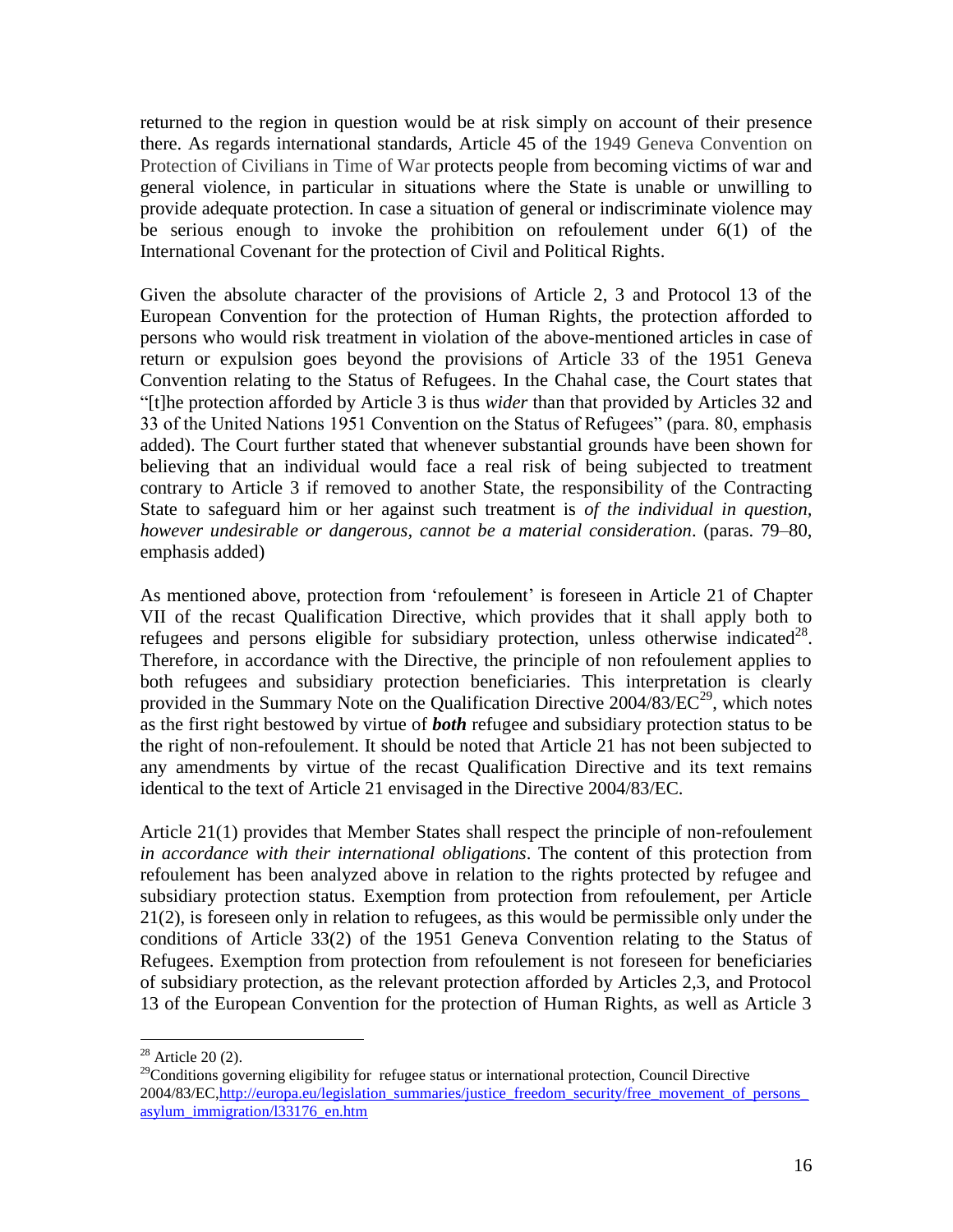of the UN Convention Against Torture, Articles 6 and 7 of the International Covenant on Civil and Political Rights and Article 45 of the 1949 Geneva Convention for the protection of civilians at times of war is absolute and is not subject to any derogation.

**Recommendation:** UNHCR recommends that reference to the applicability of Section 4 be maintained, in line with Cyprus' international obligations.

### **Abolition of Section 19A: Humanitarian Status**

By virtue of the proposed amendment Section 19A is to be abolished. Under the current Law, Section 19A provides that an asylum seeker whose claim for refugee and subsidiary status cannot be granted, may be entitled to a humanitarian status if, inter alia, the *deportation of that person is impossible either in law or fact.* Although the Aliens and Immigration Law foresees the possibility of issuance of a special residence permit for humanitarian reasons, the provision does not prescribe that this may be issued when deportation is impossible by law or fact. In the case that Section 19A be abolished, the Aliens and Immigration Law would be called to address that gap, through a separate application and an additional procedure, which will then bear additional administrative costs and time.

Lacking adequate provisions envisaging clearly the possibility of being granted an adequate residency status in case the deportation is in law or fact impossible, may lead to a violation of Article 3 of the European Convention of Human Rights if the consequences of this situation reach the threshold of inhumane and degrading treatment. In the case of *Ahmed v. Austria, No. 25964/94* , the applicant was not deported to his country of origin on the basis of the absolute prohibition of return or expulsion in case a of a risk of torture, inhuman or degrading treatment or punishment. However, the successful applicant was left without status in Austria and he consequently committed suicide 15 months after the ruling<sup>30</sup>. Persons protected under the provisions of Articles 2 or 3 of the European Convention for Human Rights may nevertheless not be entitled to refugee or subsidiary protection status due to exclusion. In the case of *Chahal v. United Kingdom*, the UK government decided to expel the applicant, who was a political activist, on grounds of national security because of his conviction for assault and affray and his alleged involvement in terrorist activities. The Court stated that it was well aware of "… the immense difficulties faced by States in modern times in protecting their communities from terrorist violence. However, *even in these circumstances*, the Convention prohibits in absolute terms torture or inhuman or degrading treatment or punishment, *irrespective of the victim's conduct (*…). In these circumstances, *the activities of the individual in question, however undesirable or dangerous, cannot be a material consideration*  (paragraphs  $79 - 80$ .

 $\overline{a}$ <sup>30</sup> See Council of Europe, Committee of Ministers, Resolution ResDH(2002)99, concerning the Judgement of the European Court of Human Rights of 17 December 1996 in the case of Ahmed against Austria. The Resolution noted amendments to the Austrian Aliens Act providing: "Refusal of entry, expulsion or deportation of an alien to another state are unlawful if they would lead to a violation of Articles 2 or 3 of the European Convention Human Rights or of its Protocol No. 6 on the abolition of the death penalty."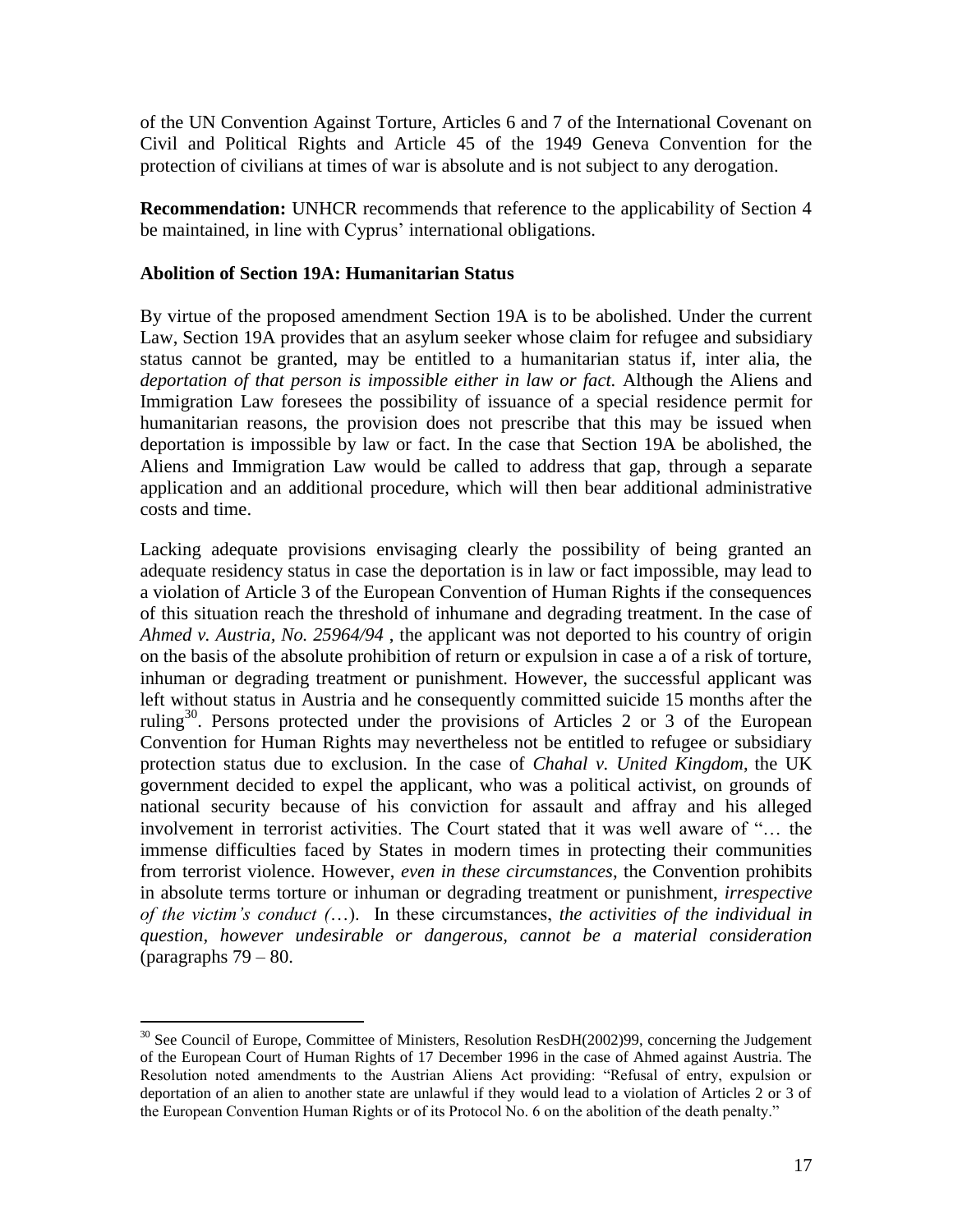Moreover, this provision has been used to address the protection needs of a particular group that is of concern to UNHCR, namely stateless persons. UNHCR was entrusted with the identification, prevention and reduction of statelessness and the protection of stateless persons under ExCom Conclusions 78 and 106, which were endorsed by the General Assembly in relevant Resolutions of 1995 and 2006, respectively. In the framework of Refugee Status Determination, persons who do not possess the nationality of any State may be identified. Although at times the reasons they left their country of habitual residence may be linked to one of the reasons of the refugee or subsidiary protection definitions, and thus be granted the corresponding status, on occasions their situation may not be linked to such reasons, nevertheless be in law or fact unable to return to the country of their former habitual residence. Although the situation of stateless persons is addressed in two international law instruments, namely the 1954 Convention Relating to the Status of Stateless Persons and the 1961 Convention on the Reduction of Statelessness, Cyprus is not signatory to any of these two instruments, and the situation of stateless persons is not addressed by virtue of domestic law. Moreover, the Aliens and Immigration Law lacks provisions or procedures to determine whether an individual would qualify as a stateless person, leaving such persons at risk of lack of identification or appropriate assessment of their needs.

UNHCR believes that there is a strong link between the humanitarian status and international refugee law, and it should therefore be examined within the existing single asylum procedure.

**Recommendation:** UNHCR strongly recommends that Section 19A be retained.

#### **Proposed amendment to Section 21 (c) (iii): Freedom of movement**

The proposed amendment restricts the freedom of movement of international protection beneficiaries within the areas under the effective control of the government of Cyprus. If this restriction were to be maintained it would clearly be in violation of Article 26 of the 1951 Geneva Convention relating to the Status of Refugees. Article 26 of the 1951 Geneva Convention relating to the Status of Refugees provides that States "shall accord to refugees lawfully in its territory the right to choose their place of residence and to move freely within its territory, subject to any regulations applicable to aliens generally in the same circumstances".

This provision of the 1951 Geneva Convention is fully reflected in the recast Qualification Directive, which in its Article 33 provides that Member States shall allow freedom of movement within their territory to beneficiaries of international protection, under the same conditions and restrictions as those provided for other third-country nationals legally resident in their territories.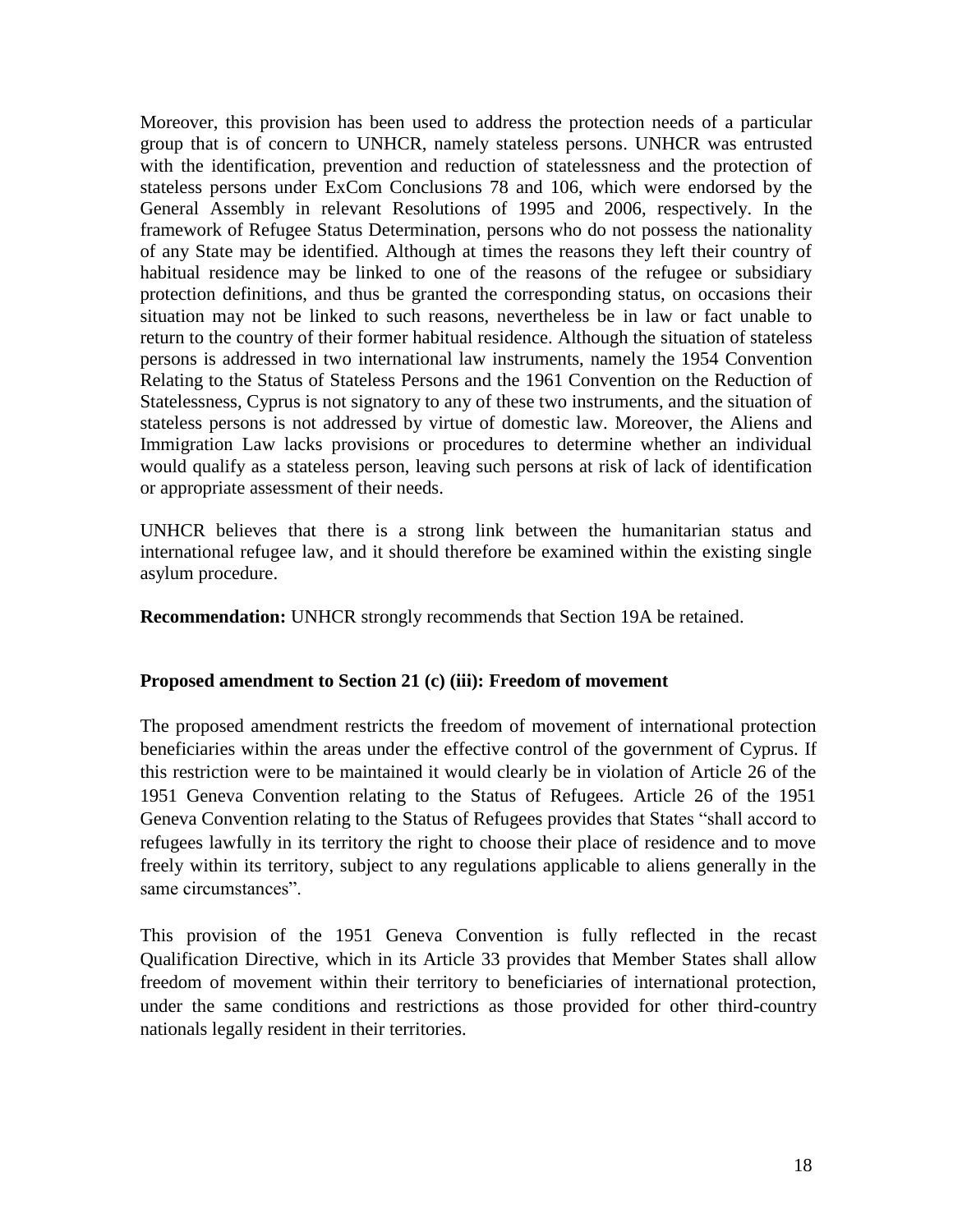In the Explanatory Note, it is provided that this restriction would be permissible; on the basis of Article 1(1) of Protocol No.  $10^{31}$  of the Act concerning the conditions of accession of Cyprus, which suspends the application of the *EU Acquis* in the areas of the Republic of Cyprus in which the government does not exercise effective control. With regard to the suspension of the *EU Acquis* in the areas outside the effective control of the government under Article 1 (1) of Protocol 10, Article 2 of the Protocol 10 provides that the Council shall define the terms under which the provisions of the EU law shall apply with regards to the movement of persons and goods across the Green Line. Subsequently, by virtue of Article 2 of the Protocol, the Council adopted the Council Regulation  $866/2004^{32}$  (hereinafter, the "Green Line Regulation"). Article 2 (3)<sup>33</sup> of the Green Line Regulation allows the movement of third country nationals across the Green Line, when they possess a residence permit issued by the Republic of Cyprus and do not represent a threat to public policy or public security.

International protection beneficiaries possess a residence permit issued by the Republic of Cyprus. Therefore, in UNHCR"s view, the proposed differentiated treatment of this group of third country nationals, on the sole basis of having been granted international protection, risks not to be in line with the provisions of the 1951 Geneva Convention and the recast Qualification Directive, in as far as no such restrictions are imposed on the freedom of movement of legally residing third country nationals. In line with the provisions of Article 2 of the Green Line Regulation, any restriction of the freedom of movement over the Green Line of third country nationals, including persons granted international protection, would only be permissible if they individually represent a threat to public policy or public security.

**Recommendation:** UNHCR recommends that reference to the "areas under the control of the government of the Republic" be omitted to ensure respect for the freedom of movement of beneficiaries of international protection.

 $31$  The Treaty of Accession 2003, Protocol No. 10 on Cyprus, OJ 23.09.2003

 $32$  COUNCIL REGULATION (EC) No 866/2004 of 29.4.2004 on a regime under Article 2 of Protocol No 10 of the Act of Accession as amended by Council Resolution (EC) No 293/2005 of 17 February 2005

<sup>&</sup>lt;sup>33</sup> TITLE II, CROSSING OF PERSONS, Article 2, Check on Persons:

<sup>1.</sup> The Republic of Cyprus shall carry out checks on all persons crossing the line with the aim to combat illegal immigration of third country nationals and to detect and prevent any threat to public security and public policy. Such checks shall also be carried out on vehicles and objects in the possession of persons crossing the line.

<sup>2.</sup> All persons shall undergo at least one such check in order to establish their identity.

<sup>3.</sup> Third country nationals shall only be allowed to cross the line provided they:

<sup>(</sup>a) possess either a residence permit issued by the Republic of Cyprus or a valid travel

document and, if required, a valid visa for the Republic of Cyprus, and

<sup>(</sup>b) do not represent a threat to public policy or public security.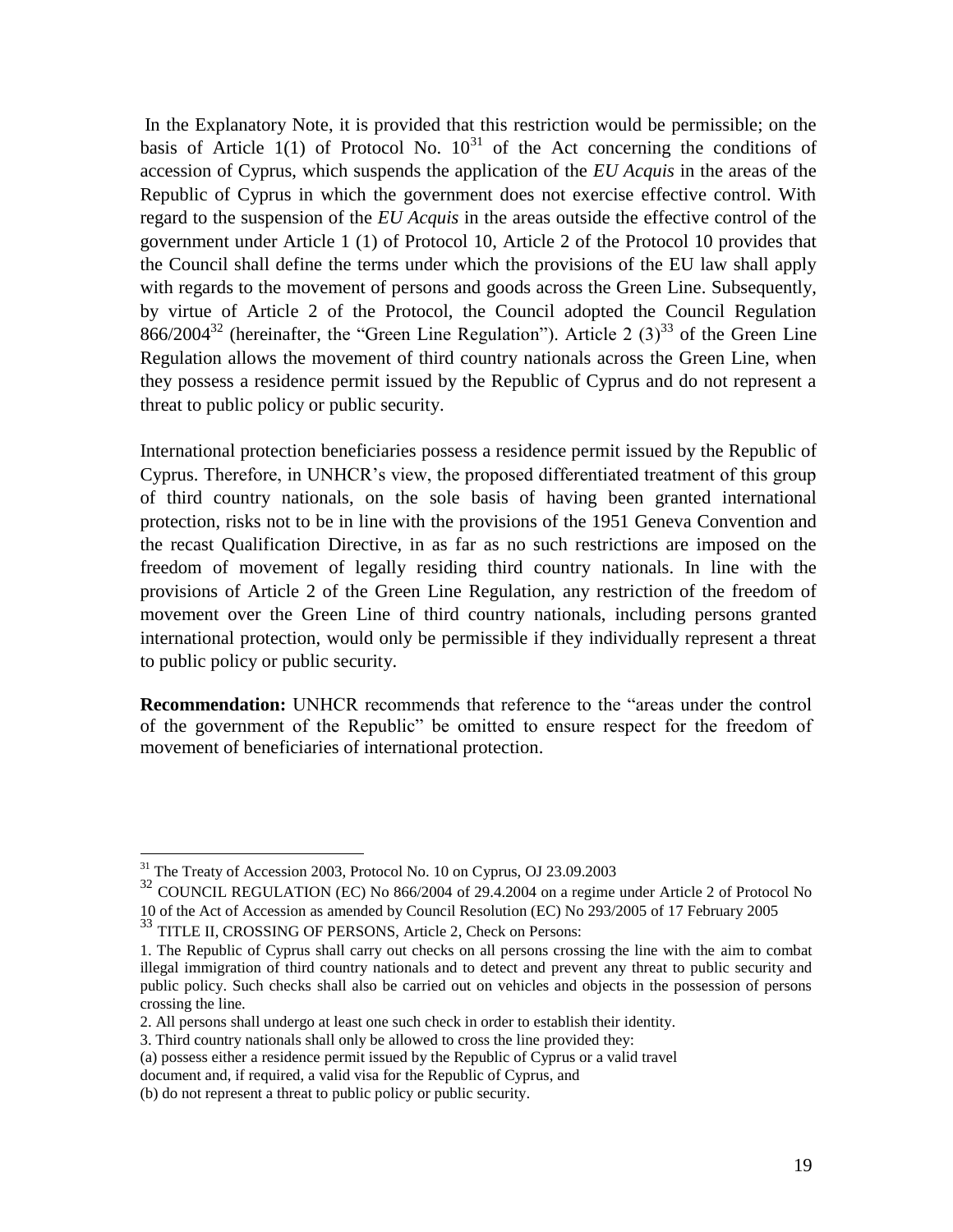#### **Proposed new Section 25: Family unity and family reunification**

As a preliminary comment it should be noted that the proposed new Section 25 of Draft Law No. 2 is conflicting with the proposed new Section 25 of Draft Law No.  $3^{34}$ . As both Drafts have been submitted to the Parliament simultaneously, there is lack of clarity as to which provisions are to be considered to prevail.

**Recommendation:** UNHCR recommends that provisions of Draft No. 2 and Draft No 3 be consolidated to allow certainty as to the scope and extent of the intended amendments.

### **Proposed new Section 25 (1): Family unity**

The proposed new Section aims at regulating family unity and family reunification. Family Unity is foreseen in Article 23 of the recast Qualification Directive, while family reunification is regulated by the Council Directive 2003/86/EC on the right to family reunification.

Section 25 aims at transposing Article 23 of the recast Qualification Directive. However, it does not foresee the provisions of Article 23 (1), which sets out a positive obligation for the Member States to ensure that family unity is maintained. Given that the provisions of Article 23(1) of the recast Qualification Directive are mandatory, Section 25 is clearly at variance with the Directive insofar as it fails to transpose Article 23(1).

**Recommendation:** UNHCR recommends that Section 25 be amended to reflect the mandatory provisions of Article 23(1).

# **Proposed new Sections 25 (5) – (19): Family reunification**

 $\overline{a}$ 

The proposed new sub-sections  $(5) - (19)$  of Section 25 relate to family reunification. Per these provisions beneficiaries of subsidiary protection status are excluded from the right to seek family reunification.

Beneficiaries of subsidiary protection are not included in the scope of the Family Reunification Directive pursuant to Article 3(2)(b). However, the European Commission, in its report to the European Parliament and the Council on the application of the Directive clearly states that the Directive should not be interpreted as obliging Member

 $34$  This is insofar as Section 25 (1) of Draft Law 2, does not confer to family members of international protection beneficiaries who do not qualify individually for such protection the rights under the [new, under Draft Law No.3 ] Section 21 A, relating to access to employment, while the proposed new Section 25 of Draft Law No. 3 does not confer to these family members the rights under Section 19 (5), relating to the freedom of movement and residence, access to education, access to employment and access to integration facilities, as well as Section 21 (v) relating to social security.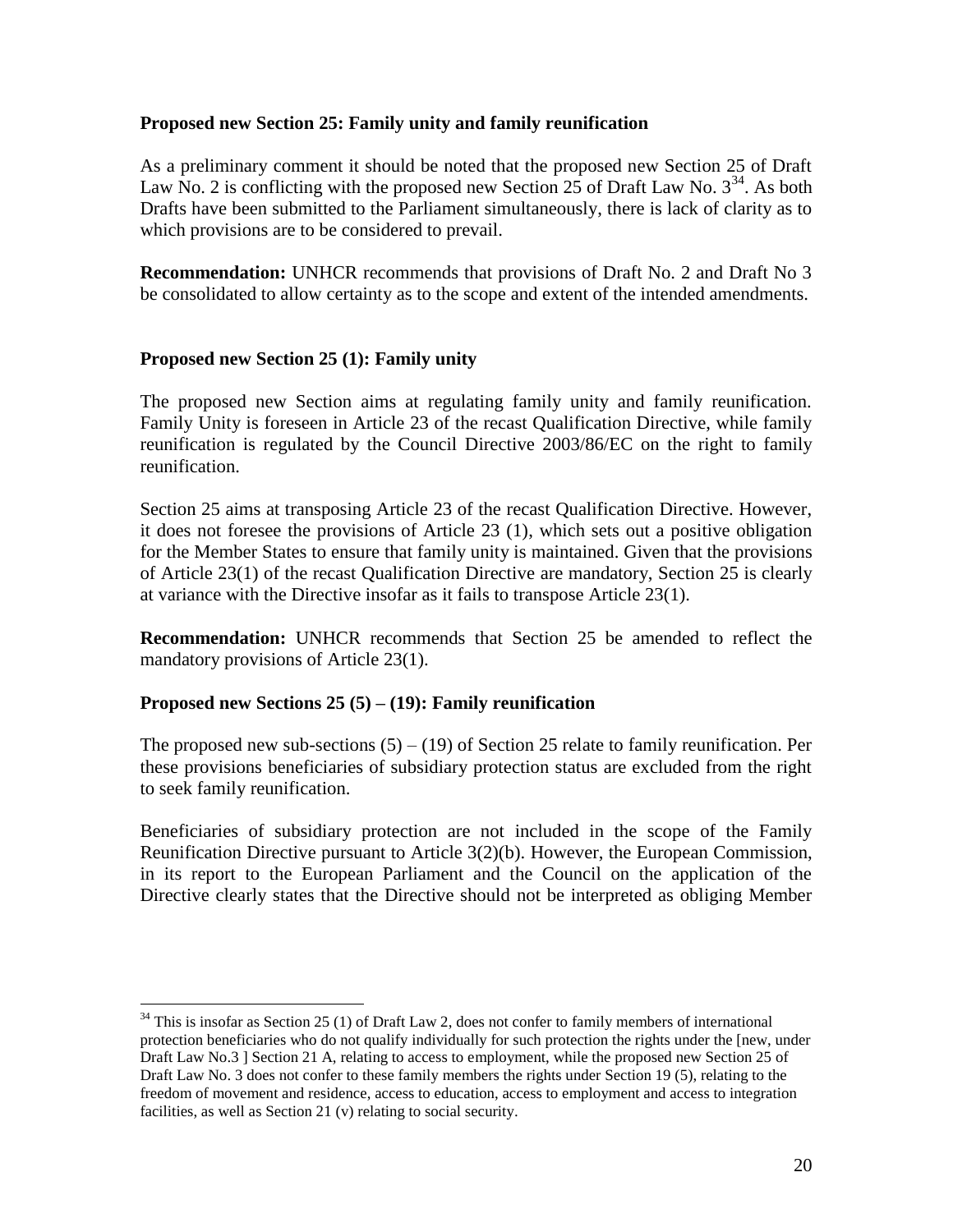States to deny beneficiaries of temporary or subsidiary protection the right to family reunification<sup>35</sup>.

UNHCR considers that the humanitarian needs of persons benefiting from subsidiary protection are not different from those of refugees and differences in entitlements are therefore not justified in terms of the individual"s flight experience and protection needs. It should be noted that the Family Reunification Directive 2003/86/EC was adopted in 2003, prior to the adoption of the Qualification Directive 2004/83/EC in 2004 which introduced the concept of "international protection status", and the definition of "subsidiary protection status". According to its Article 3(1) third-country nationals are eligible as sponsors for family reunification if they legally reside in a Member State, have a residence permit valid for at least one year, irrespective of the title of residence, and have reasonable prospects of obtaining the right of permanent residence. In light of the provisions of the recast Qualification Directive 2011/95EU, which the current Draft Law in the main aims to transpose, which provides that subsidiary protection beneficiaries shall be issued with a renewable residence permit of a duration of at least one year, and upon renewal of at least two years<sup>36</sup>, read in conjunction with the recast Long–Term Residence Directive  $2011/51/EU^{37}$ , which extends the provisions of the Long-term residence Directive to international protection beneficiaries, allowing them to acquire in Cyprus permanent residence status, beneficiaries of subsidiary protection would now qualify as "sponsors" as any other third country national.

The European Court of Human Rights, in the case of *Tuquabo-Tekele and others v. The Netherlands, No 665/00,* the Court stated that even though Article 8 of the European Convention on Human Rights did not impose a positive obligation on the Netherlands to provide family reunion in its territory, it must examine whether refusing to do so the Government can be said to have struck a fair balance between the applicant's interests and its own interest in controlling immigration. The applicant, who had been granted a residence permit on humanitarian grounds in Norway, having fled indiscriminate violence in Eritrea, and then a residence permit in the Netherlands in order to join her husband, lodged a request for family reunification with her daughter, an Eritrean national, to join her in the Netherlands. The Court concluded that the best way for the applicants to develop family life together was the daughter living in Eritrea to settle in the Netherlands.

**Recommendation:** UNHCR recommends that the provisions on family reunification be extended to all beneficiaries of international protection, in light of the evolving asylum *acquis* and the jurisprudence of the European Court of Human Rights, as analyzed above.

<sup>&</sup>lt;sup>35</sup> Brussels, 8.10.2008, COM(2008) 610 final, Report from the Commission to the European Parliament and the Council on the application of Directive 2003/86/EC on the right to family reunification, page 4, footnote 11.

<sup>&</sup>lt;sup>36</sup> Recast Qualification Directive 2011/95/EU, Article 24, Residence Permits

<sup>&</sup>lt;sup>37</sup> Recast Long-Term Residence Directive 2011/51/EU. Article 1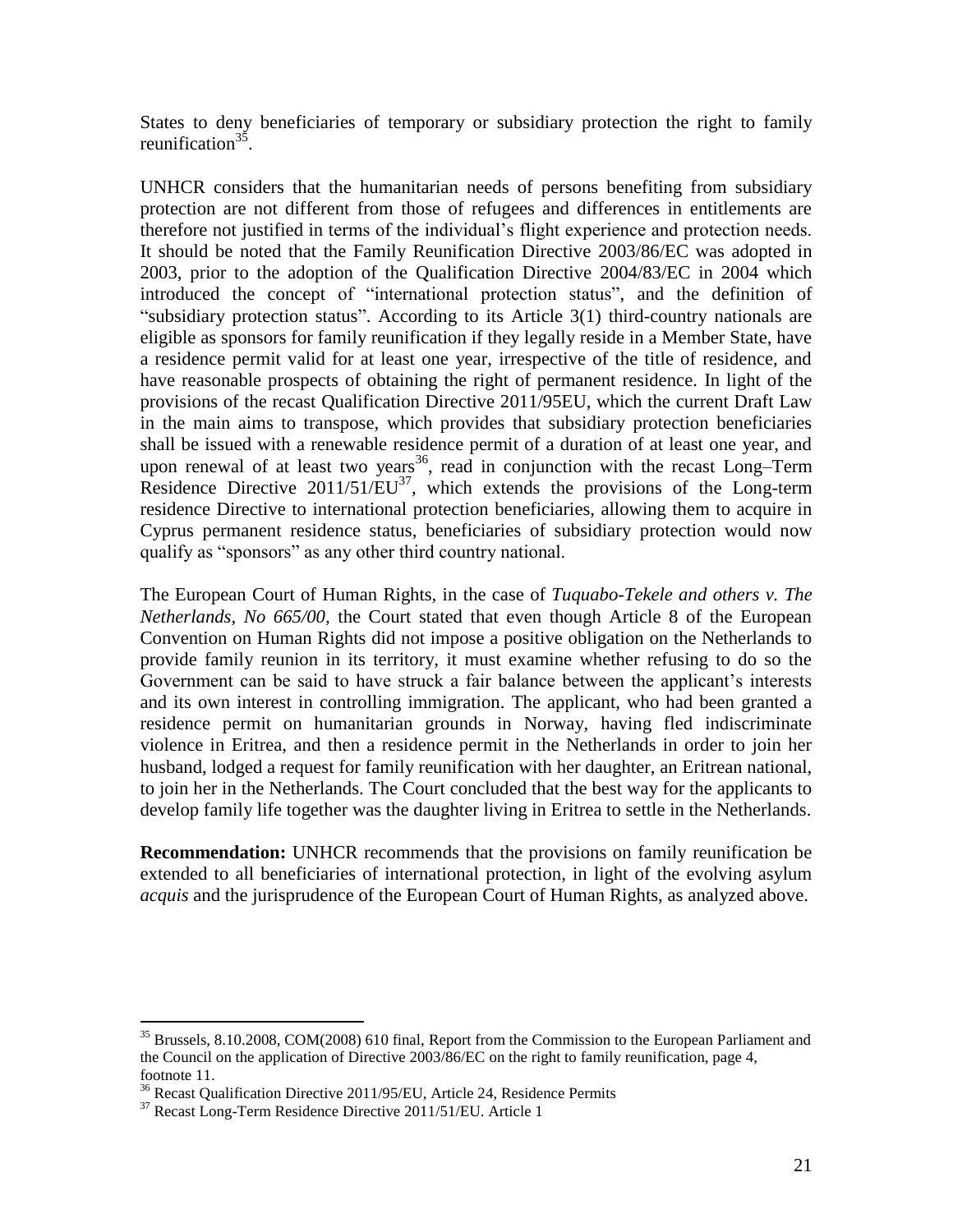#### **Proposed new Section 25 (5) (a): Family members**

The proposed definition of Section 25 (5) (a) is at variance with the definition of Article 4 of the Family Reunification Directive, insofar as it provides only for the female spouse of a refugee. The Greek text of Article 4 of the Family Reunification Directive makes clear reference to both the male and the female spouse of the beneficiary of the sponsor, which the proposed new definition of Section 25 (5) (a) fails to reflect. This omission may constitute an undue restriction of the definition of the eligible family members and may lead to the discriminatory treatment of male spouses or partners of female beneficiaries of international protection.

The European Court of Human Rights in the case *Abdulaziz, Cabales, and Balkandali v*   $U^{38}K$  unanimously found a violation of Article 14 (prohibition of discrimination), together with Article 8 (right to family life) on the basis that there had been discrimination on the grounds of sex, opining that the State's reasons for disparate treatment were not justified, particularly when taking into account the attempts to achieve gender equality. The applicants, three lawfully and permanently settled residents of the UK, sought to challenge the Government"s refusal to permit their husbands to join or remain with them on the basis of the 1980 immigration rules in force at the time. The rules applied stricter conditions for the granting of permission for husbands to join their wives than vice versa. The Government claimed this measure had been put in place in order to protect the domestic labor market and maintain "public tranquility". These conditions did not apply to the wives of male permanent residents. The applicants claimed discrimination on the grounds of race and sex, and birth.

Section 25 (5 (a) confines its application, and consequently the ability of refugees to apply for family reunification, to family relationships which predate the refugee"s entry in the Republic. As mentioned above under the comments on the definition of "family reunification" of the proposed Section 2, this definition is at variance with the mandatory definition of Article 2 (d) of the Family Reunification Directive, which explicitly provides that it shall apply "whether the family relationship arose before or after the resident's entry".

Although Article 9 (2) of the Family Reunification Directive provides that "Member States may confine the application of this Chapter to refugees whose family relationships predate their entry", as clearly stated, this restriction applies only in relation to the application of Chapter V, which makes no derogation from the definition of family reunification, and its application irrespective of whether the family relationship arose before or after the resident's entry. Recital (8) of the Family Reunification Directive stipulates that *"Special attention should be paid to the situation of refugees on account of the reasons which obliged them to flee their country and prevent them from leading a normal family life there. More favourable conditions should therefore be laid down for the exercise of their right to family reunification".*

<sup>&</sup>lt;sup>38</sup> Application nos. 9214/80; 9473/81; 9474/81, Date of decision 28.05.1985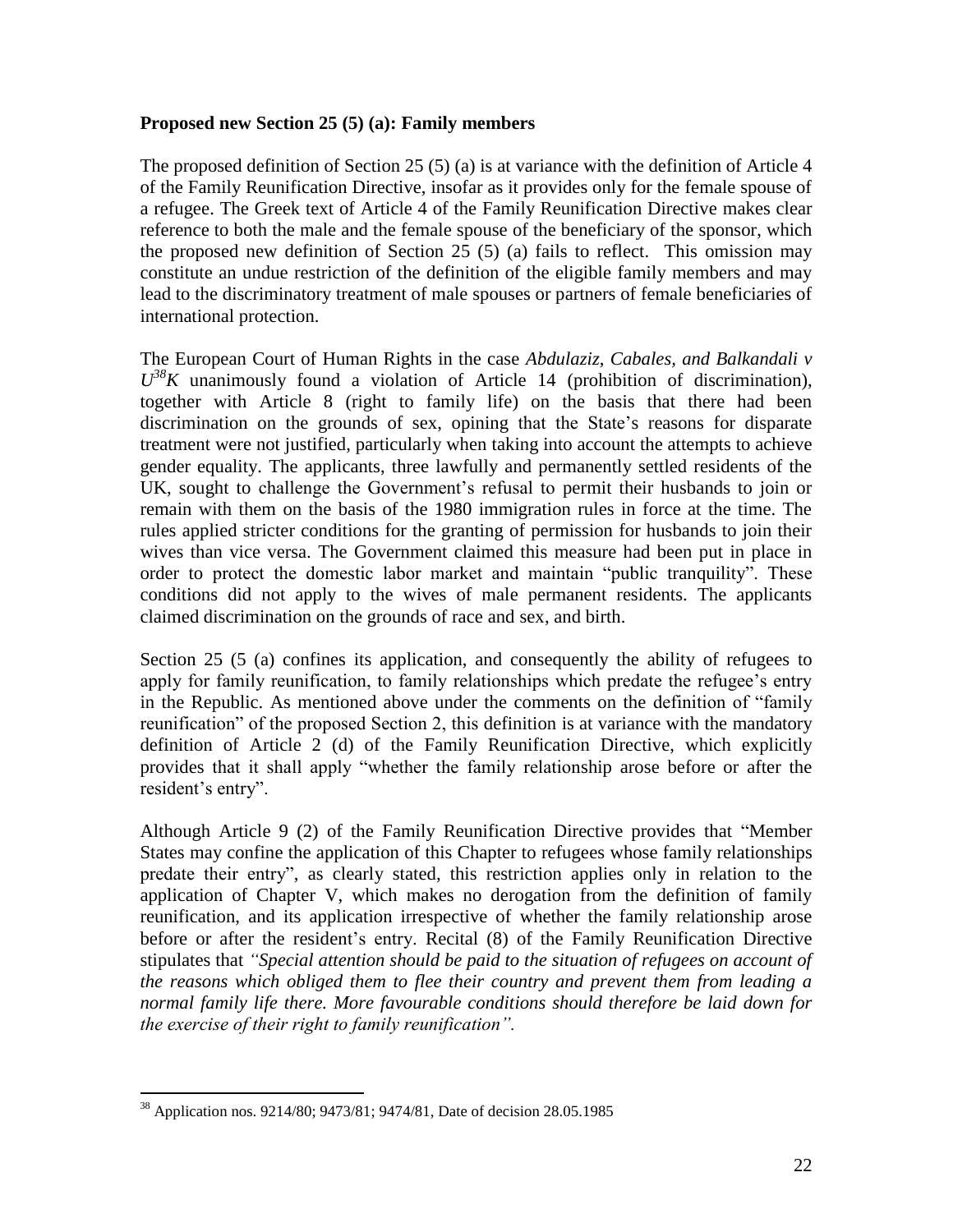It follows that Chapter V can not be read in any way as introducing more restrictive provisions for refugees than any other third country national. Indeed Chapter V adopts by way of derogation more favourable provisions as regards the requirements and conditions under which refugees may apply for family reunification. The provision of Article 9(2) can therefore only be interpreted to mean that the more favourable provisions of Chapter V may be granted only in relation to family relationships which predate the refugee"s entry in the country of asylum, while for family relationships established after the refugee's entry in the country of asylum the general, less favourable, provisions of the Directive shall apply, without precluding the possibility of family reunification with them.

As mentioned above under the comments made in relation to the definition of family members of the proposed Section 2, the European Court of Human Rights, in its very recent decision, *Hode and Abdi v. The United Kingdom<sup>39</sup>*, found that the different treatment accorded to refugees with respect to the reunification of post-flight spouses lacked objective and reasonable justification and therefore constituted a violation of Article 14 (non-discrimination) read together with Article 8 (right to family life).

**Recommendation:** UNHCR recommends that the Section 25 (5) (a) be amended to reflect both the male and the female spouse of the refugee; and reflect the ability of family reunification with family members irrespective of whether the family relationship arose before or after the refugee"s entry to the Republic.

# **Proposed new Section 25 (12) (a): Application of a three-month time limit**

The proposed new Section 25 (12) (a) transposes the derogation of Article 12(1) last indent, by virtue of which Member States may require refugees to meet the same conditions as other third country nationals if the application for family reunification is not submitted within three months after the granting of their status.

UNHCR considers that this limitation does not take sufficiently into account the particularities of the situation of beneficiaries of international protection or the special circumstances that have led to the separation of refugee families, and may prove to be a serious obstacle to family reunification for refugees. Refugees may not be aware if their family members are still alive, or of their whereabouts if they were separated during flight. Tracing of family members is a lengthy process which exceeds three months in many cases. Refugees also face more difficulties in providing the documentation required for family reunification as documents may have been lost or destroyed during flight, and family members are unable to approach the authorities of their country of origin for documents due to risks of persecution.

**Recommendation:** UNHCR recommends that the proposed new Section 25 (12) (a) be omitted.

 $39$  Application No. 22341/09, Date of decision 06.02.2013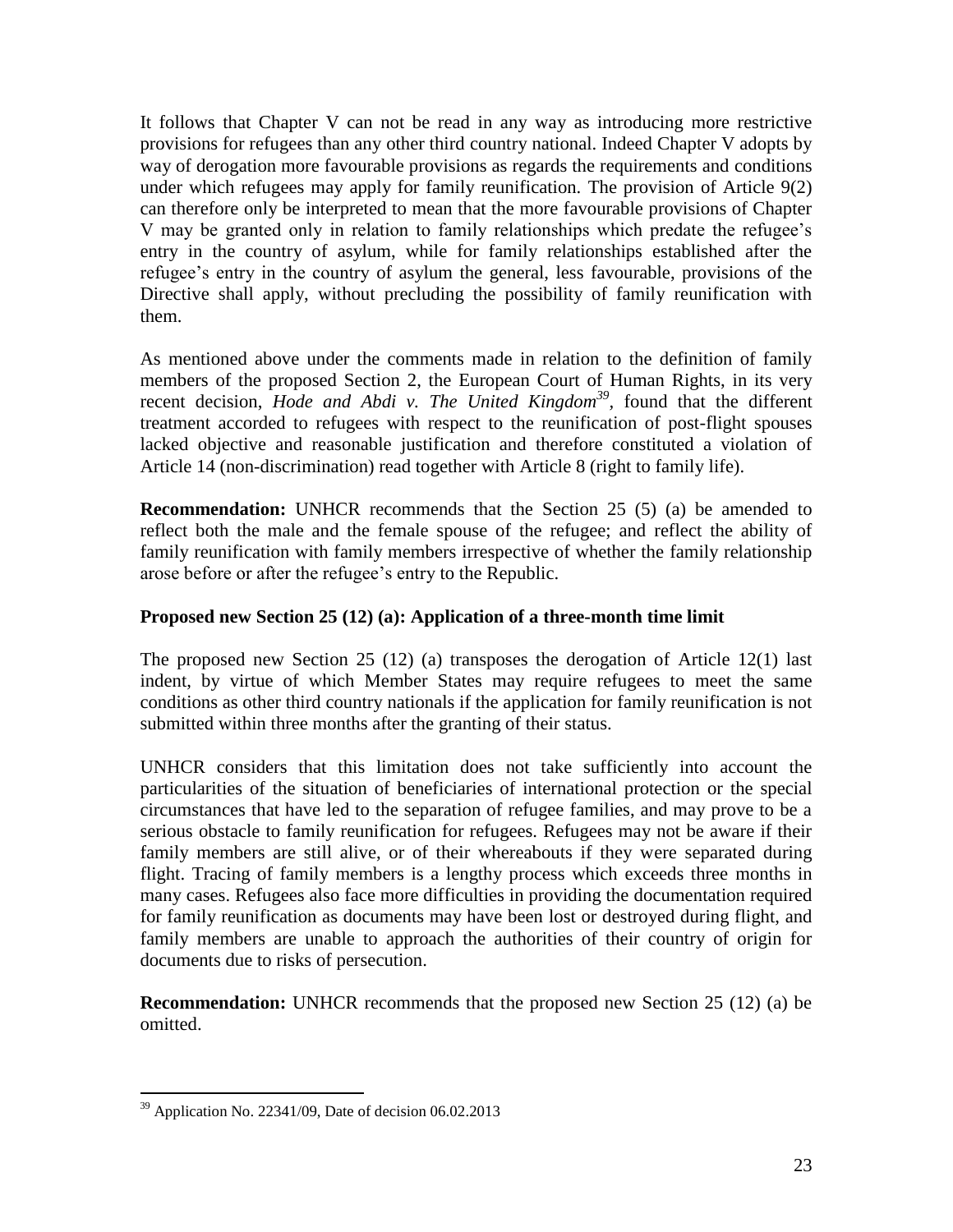### **Proposed new Section 25 (13): Rejection of family reunification on grounds of public security, public policy or public health**

The proposed new Section 25 (13) transposes the discretionary provision of Article 6, whereby Member States may reject an application for entry and residence of family members on grounds of public policy, public security or public health. However, it does not define what might constitute a threat to public policy and public security or public health grounds.

Recital 14 of the Family Reunification Directive provides guidance as to what might constitute a threat to public policy and public security: *"The notion of public policy may cover a conviction for committing a serious crime. In this context it has to be noted that the notion of public policy and public security covers also cases in which a third country national belongs to an association which supports terrorism, supports such an association or has extremist aspirations"*. It follows therefore that public policy and public security issues shall be sufficiently serious to be considered as outweighing the right to family life, in line with the general principle of proportionality.

Article 8 ECHR guarantees the right to respect for private and family life. Although it does not contain a right to family reunification, the European Court of Human Rights provides for a limitation of states" discretionary powers to interfere in a person"s private and family life, firstly in the event of entry of foreign nationals onto the territory of a state for the purpose of family reunification, and secondly in the case of deportation of foreigners, leading to the break-up of the family. Such interference may only be justified if "necessary in a democratic society". Furthermore, member states must comply with the absolute right set forth in Article 3 (prohibition of torture or inhuman or degrading treatment or punishment) as well as with the provisions of Article 12 (Right to marry), Article 13 (Right to an effective remedy), Article 14 (Prohibition of discrimination) ECHR and Protocol No. 12 to the ECHR (General prohibition of discrimination).

In a number of cases relating to the applicants" conviction for criminal offenses, the Court found that interference with the right to family life was disproportionate to the public order considerations. Such was the finding in the case of *Maslov v. Austria*<sup>40</sup>, *Boultif v. Switzerland<sup>41</sup> , and Nunez v. Norway<sup>42</sup> .*

<sup>40</sup> Maslov v. Austria (Grand Chamber), No 1638/03, 23.6.2008. In *Maslov*, the applicant was convicted for a series of aggravated burglaries, extortion and assault. The Court observed that the applicant had his main social, cultural, linguistic and family ties in Austria, where his family lived, and found that the imposition of an exclusion order, even for a limited duration was disproportionate to the legitimate aim pursued pf preventing disorder and crime and accordingly was contrary to Article 8.

<sup>&</sup>lt;sup>41</sup> Boultif v. Switzerland, No. 54273/00, 2 August 2001. In *Boultif*, the applicant was sentenced to two-year imprisonment and the Swiss authorities refused to renew his residence permit. He complained that this resulted in him being separated from his wife, who did not speak Algerian and could not be expected to follow him to Algeria. The Court considered that the applicant had been subjected to a serious impediment to establish family life, since it was practically impossible for him to live with his family outside Switzerland. The interference was, therefore, not proportionate to the aim pursued. The Court held, unanimously, that there had been a violation of Article 8.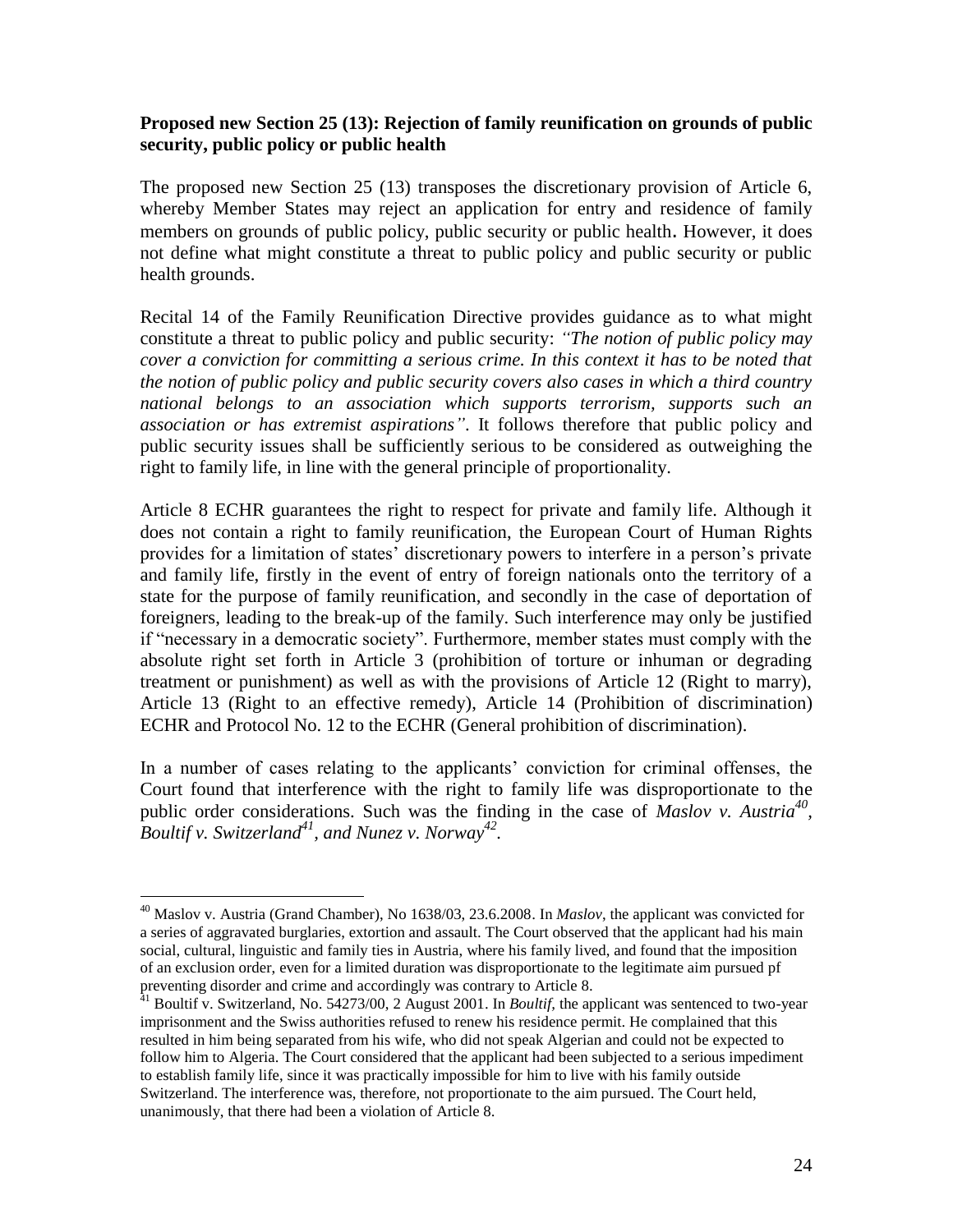**Recommendation:** UNHCR recommends that the public policy and public order considerations be defined as covering conviction for serious crimes, in line with Recital 14 of the Directive and the relevant jurisprudnece of the European Court of Human Rights as regards the right to family life.

### **Proposed new Section 25 (14) (f):**

 $\overline{a}$ 

The proposed new Section 25 (14) (f) subjects renewal of the one-year residence permit granted to family members pursuant to family reunification on the condition that the family member submits a certificate of successful oral examination on knowledge of the Greek Language at level A2 and on the basic political and social elements of the host society. Article 7 (2) of the Family Reunification Directive provides that Member States may require third country nationals to comply with integration measures, in accordance with international law.

The optional clause of Article 7(2) enables Member States to require third-country nationals to comply with integration measures. The objective of such measures is to *facilitate* the integration of family members. Their admissibility, however, under the Directive depends on whether they serve this purpose and whether they respect the principle of proportionality and subsidiarity. Their admissibility can therefore be questioned on the basis of the accessibility of such translated material, courses or tests, how they are designed and/or organized (test materials, fees, venue, etc.), accessibility in terms of location and fees and whether such measures or their impact serve purposes other than integration (e.g. high fees excluding low-income families). In the absence of such arrangements, integration requirements may hinder rather than facilitate the integration of family members.

In light of the fact that the proposed provision requires family members to gain such knowledge and pass such a test only one year after arrival, while such classes are not widely organized and the relevant test is only carried out twice a year, these provisions may not be compliant with the principles of proportionality and subsidiarity.

**Recommendation:** UNHCR recommends that additional measures be taken to ensure that these tests are based on achievable attainment levels, that the tests and learning processes are financially supported, and that alternatives to testing are available (to reflect the fact that not everyone has the same linguistic capabilities or needs).

<sup>42</sup> Nunez v. Norway, No. 55597/09, 28.6.2011. In *Nunez,* the applicant was fined for shop-lifting and deported from Norway with a two-year ban on her re-entry into the country. However, Ms Nunez had breached the re-entry ban, intentionally giving misleading information about her identity, previous stay in Norway and earlier convictions, and managed to obtain residence and work permits. The Directorate of Immigration revoked her permits and decided that she should be expelled and prohibited from re-entry for two years. However, she would thus be separated from her two children who would continue to live in Norway with their Norwegian father. The Court found that the authorities had not struck a fair balance between the public interest in ensuring effective immigration control and Ms Nunez's need to remain in Norway in order to continue to have contact with her children, in violation of Article 8.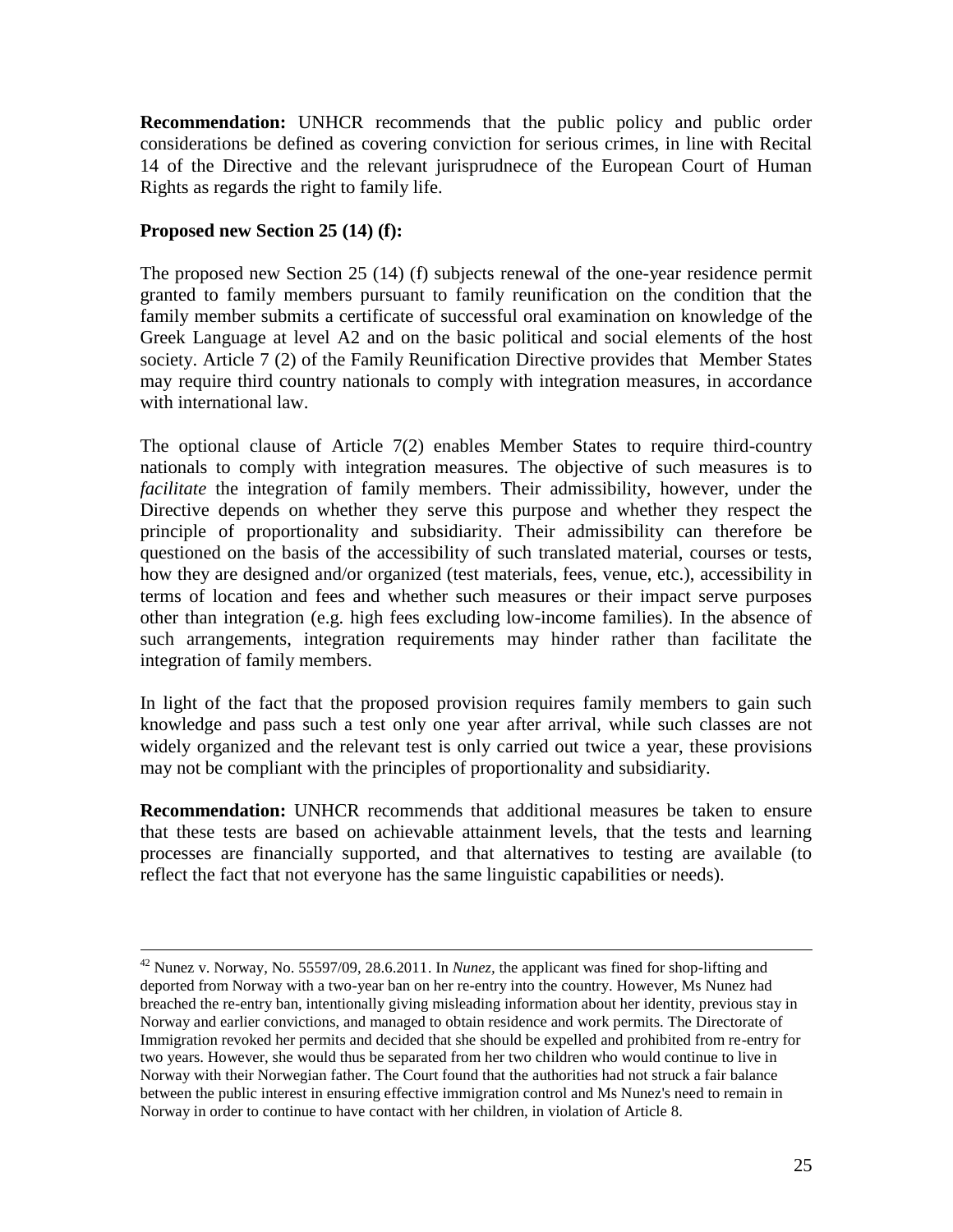# **Section 25A: Unaccompanied minors beneficiaries of refugee or subsidiary protection status**

The proposed amendment of Section 25A of the Refugee Law establishes an obligation of family tracing after international protection has been granted, although reference is made to the possibility that the process may have been initiated prior to recognition. As key decisions relating to the protection of the child should take into account the outcome of family tracing, the tracing process shall start as soon as the unaccompanied child is identified.

**Recommendation:** UNHCR recommends that Section 25 A be amended to ensure that family tracing processes are initiated as soon as it is ascertained that a child applicant for international protection is unaccompanied.

# **Proposed amendment to Section 29: Deportation of international protection beneficiaries**

The proposed amendment to Section 29 (1) provides for the possibility of deportation of international protection beneficiaries pursuant to the provisions of Article 21 of the recast Qualification Directive, relating to the exemption from the non-refoulement principle. As in the case of the exclusion clauses by virtue of the amendments to Section 5, the proposed new Section 29 (1) makes reference to "offense" rather than "crime" per the relevant provisions of Article 33 (2) of the 1951 Geneva Convention and Article 21 (2) of the recast Qualification Directive.

As mentioned above, the terms "offense" and "crime" have different connotations in different legal systems, with "crime" denoting offences of a serious character. In the present context, a "serious" crime must be a grave punishable act. Reference to offense instead of crime risks being at variance with the provisions of Article 33 (2) of the 1951 Geneva Convention and Article 21 (2) of the recast Qualification Directive.

**Recommendation:** UNHCR recommends that the term "offense" is replaced with the term "crime" to reflect accurately the text of Article 33 (2) of the 1951 Geneva Convention and Article 21 (2) of the recast Qualification Directive.

# *Refugee Amending Law No. 3 of 2013:*

#### **Proposed new Section 3B: Actors of protection**

UNHCR continues to have serious concerns over the provisions of the Qualification Directive which seem to equate national protection provided by States with control over territory by some quasi-State entities and international organizations. There are indeed situations where quasi-State authorities control parts of a country"s territory. There have also been cases of an international organization exercising a certain administrative authority and control over territory on a transitional or temporary basis (e.g. Kosovo, East Timor). But such control and authority exercised by quasi-State entities or international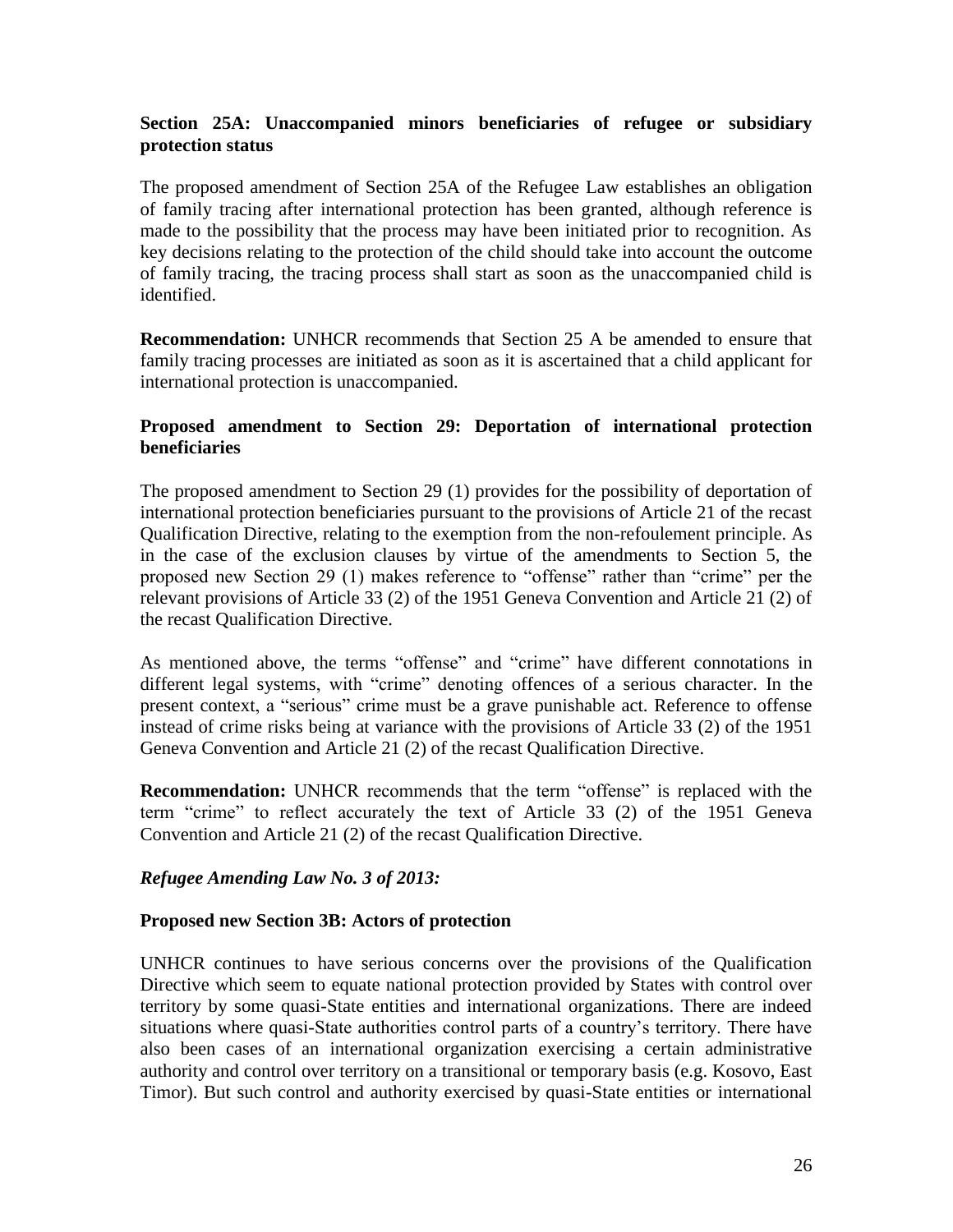organizations cannot be interpreted to substitute for the full range of measures and actions normally attributed to the exercise of State sovereignty. Under international law, neither non-State actors nor international organizations have the attributes of a State and thus the ability to effectively enforce the rule of law.

**Recommendation:** UNHCR recommends removing the sentence "and which are willing and able to enforce the rule of law" and its replacement by a general sentence at the end of the Section stating *"When the actors of protection set out in (a) and (b) are willing and able to enforce the rule of law"*. Furthermore, UNHCR recommends deletion of the phrase *"including international organizations"*.

### **Proposed amendments to Section 3D: Reasons for persecution**

UNHCR welcomes the proposed improvements to Section 3D(b) of the basic law on the basis of the revised Qualification Directive. Gender is a clear example of a social subset of persons who are defined by innate and immutable characteristics and who are frequently subject to differentiated treatment and standards. Courts and administrative bodies in a number of jurisdictions have found that women, for example, can constitute a particular social group within the meaning of Article 1 A(2) of the 1951 Convention. This does not mean that all women in the society qualify for refugee status. A claimant must demonstrate a well-founded fear of being persecuted based on her membership in the particular social group.

In the same vein, UNHCR would also suggest that provisions be made for age-related refugee claims. The range of potential refugee claims where age is a relevant factor is broad, including forcible or under-age recruitment into military service, (forced) child marriage, female genital mutilation, child trafficking, or child pornography or abuse. Some claims that are age-related may also include a gender element and compound the vulnerability of the claimant.

**Recommendation:** UNHCR recommends the adoption of age-sensitive definition.

# **Proposed amendments to Section 6A: Revocation of refugee status**

There is a need to clearly differentiate between two distinct legal concepts which seem to have been confused in Section  $6A(a)(1)$  and other provisions of the refugee law: cancellation and revocation of refugee status or subsidiary protection. Cancellation is about invalidating a decision by which a person"s refugee status was previously recognized when it has subsequently been ascertained that the person should never have been recognized as a refugee in the first place; for example, it was later established that the refugee status was obtained by a misrepresentation of material facts or that evidence justifying the person"s exclusion from international protection has become known. Revocation, on the other hand, concerns the withdrawal of refugee status in situations where a person properly determined to be a refugee subsequently engages in conduct which brings him or her within the scope of Article 1  $F(a)$  or 1  $F(c)$  of the 1951 Convention.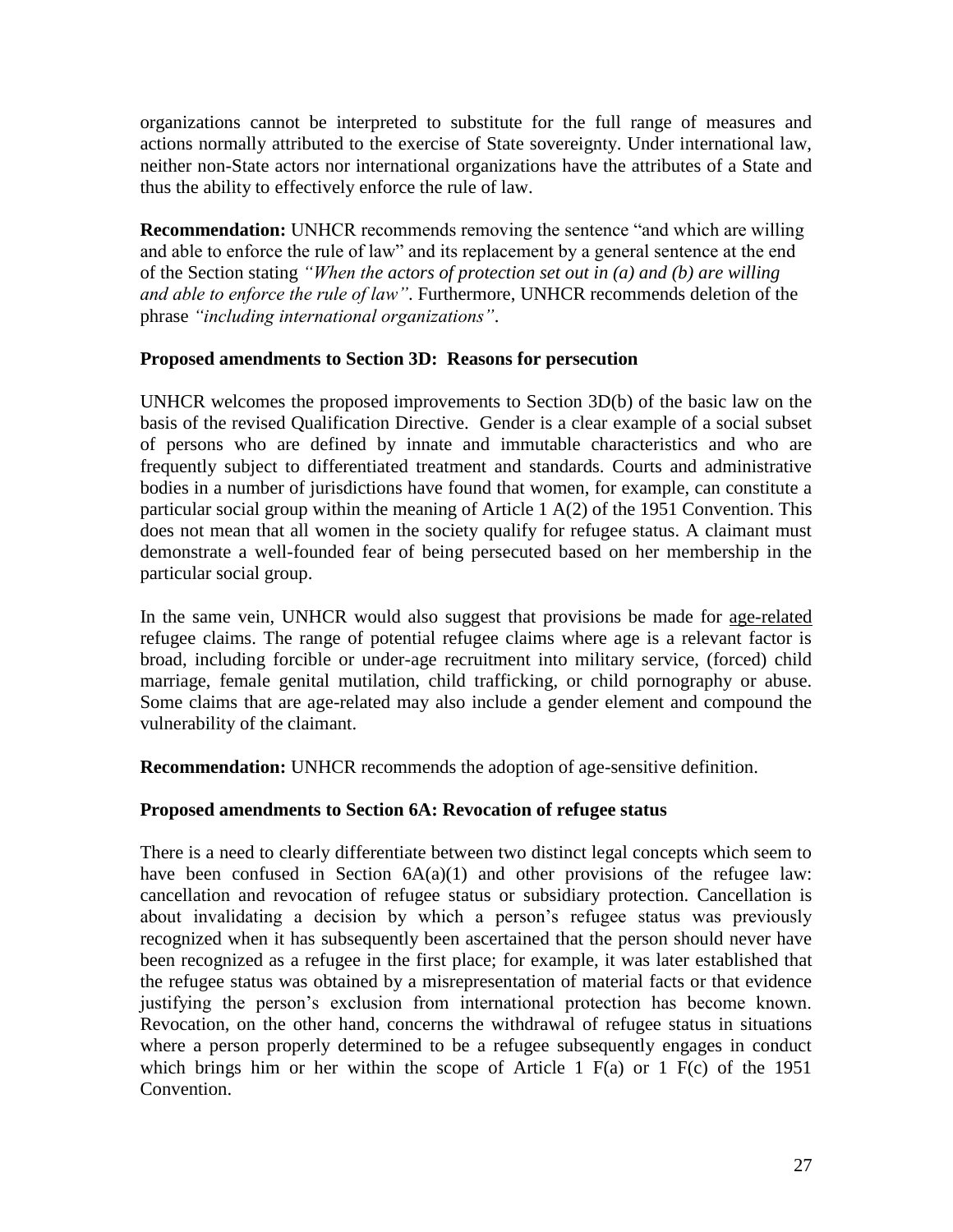The proposed Section  $6A(1)(a)$  is therefore more about cancellation of refugee status than revocation. Section  $6A(1)(b)$  and  $(1)(c)$ , on the other hand, concern the two situations where the 1951 Convention provides for an exception to the obligation of nonrefoulement under its Article 33(2): (i) where there are "reasonable grounds for regarding [the refugee] as a danger to the security of the country in which he is"; and, (ii) where the refugee, "having been convicted by a final judgment of a particularly serious crime, constitutes a danger to the community of that country." Refugees who put themselves in such situations are not entitled to the benefit of the *non-refoulement* obligation of Article 33 of the 1951 Convention and may be removed.

Article 33(2) applies to refugees who become an extremely serious threat to the country of asylum due to the severity of crimes perpetrated by them. It aims to protect the safety of the country of refuge and hinges on the assessment that the refugee in question poses a major actual or future threat. For this reason, Article 33(2) has always been considered as a measure of last resort, taking precedence over and above criminal law sanctions and justified by the exceptional threat posed by the individual – a threat such that it can only be countered by removing the person from the country of asylum. In other words, sending the refugee back into the hands of his or her persecutors must be the only available means to eliminate the danger to the security of the country. If there are less restrictive and equally effective means available, such as prosecution in the country of refuge, restrictions on freedom of movement, or removal to a third country, then *refoulement* cannot be justified under article 33(2).

Any decision to deport a beneficiary of international protection on the basis of Article  $29(a)(1)$  must also take into account the absolute nature of Article 3 of the European convention on Human Rights. Article 3 is listed in Article 15(2) of the Convention as a non-derogable provision of the Convention and must, therefore, be upheld even "in time of war or other public emergency threatening the life of a nation<sup>743</sup>.

**Recommendation:** UNHCR would highly recommend a re-drafting of Section 6A (1) to ensure the proper use of the terms revocation and cancelation.

#### **Proposed amendments to Section 19: Serious harm**

The proposed article  $14(a)(2)(c)$  seem to require a showing of "individual" threat of serious harm in order for a person to qualify for subsidiary protection. This imposes, in effect, a higher standard of proof for persons fleeing situations of generalized violence and armed conflict which are characterized precisely by the indiscriminate and unpredictable nature of the risks civilians may face. Another concern with this article is its apparent restriction of the harm qualifying for subsidiary protection to situations of "international or internal armed conflict." In UNHCR"s view, there could be no valid justification for not extending subsidiary protection to any persons fleeing indiscriminate violence and gross human rights violations more generally.

<sup>43</sup> European Convention on Human Rights, Article 15(1).